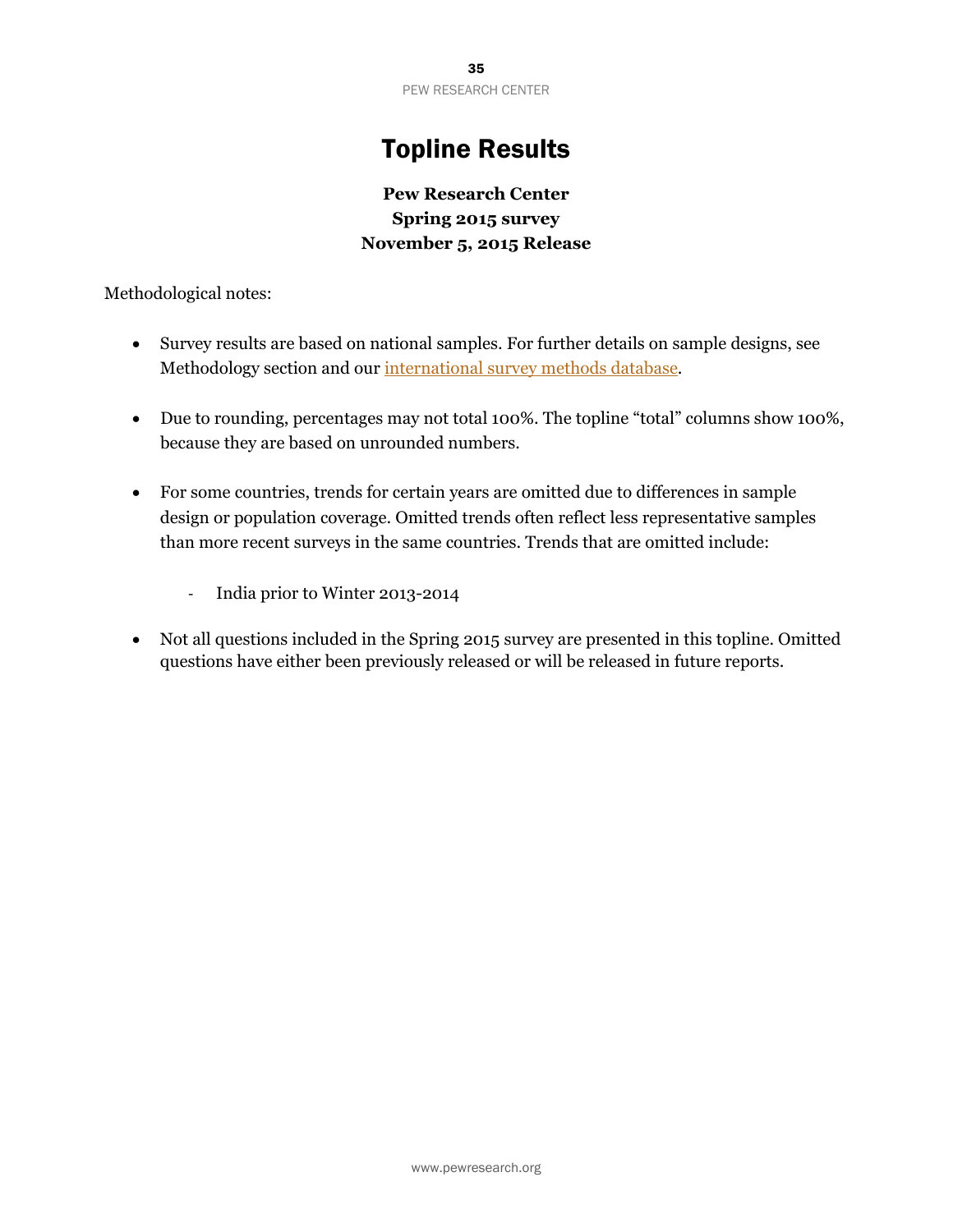### ${\bf 36}$ PEW RESEARCH CENTER

|                       |                     |                     |                     |                    | serious or not a problem? | Q32. In your view, is global climate change a very serious problem, somewhat serious, not too |       |  |
|-----------------------|---------------------|---------------------|---------------------|--------------------|---------------------------|-----------------------------------------------------------------------------------------------|-------|--|
|                       |                     | <b>Very serious</b> | Somewhat<br>serious | Not too<br>serious | Not a problem             | DK/Refused                                                                                    | Total |  |
| <b>United States</b>  | <b>Spring, 2015</b> | 45                  | 29                  | 13                 | 12                        | $\mathbf{1}$                                                                                  | 100   |  |
|                       | <b>Spring, 2010</b> | 37                  | 33                  | 15                 | 13                        | 3                                                                                             | 100   |  |
| Canada                | <b>Spring, 2015</b> | 51                  | 33                  | 10                 | 5                         | $\mathbf{1}$                                                                                  | 100   |  |
| France                | <b>Spring, 2015</b> | 56                  | 37                  | 5                  | $\overline{a}$            | $\mathbf 0$                                                                                   | 100   |  |
|                       | <b>Spring, 2010</b> | 46                  | 39                  | 9                  | 5                         | $\mathsf{O}$                                                                                  | 100   |  |
| Germany               | <b>Spring, 2015</b> | 55                  | 32                  | 10                 | 3                         | $\mathsf{O}$                                                                                  | 100   |  |
|                       | <b>Spring, 2010</b> | 52                  | 33                  | 9                  | 5                         | $\mathsf{O}$                                                                                  | 100   |  |
| <b>Italy</b>          | <b>Spring, 2015</b> | 55                  | 36                  | $\overline{7}$     | $\overline{2}$            | $\mathsf{O}$                                                                                  | 100   |  |
| Poland                | <b>Spring, 2015</b> | 19                  | 52                  | 20                 | $\overline{4}$            | 5                                                                                             | 100   |  |
|                       | <b>Spring, 2010</b> | 31                  | 51                  | 11                 | 3                         | $\overline{4}$                                                                                | 100   |  |
| Spain                 | <b>Spring, 2015</b> | 53                  | 36                  | 8                  | 3                         | $\mathsf{O}$                                                                                  | 100   |  |
|                       | <b>Spring, 2010</b> | 50                  | 37                  | $\overline{7}$     | 5                         | $\mathbf{1}$                                                                                  | 100   |  |
| <b>United Kingdom</b> | <b>Spring, 2015</b> | 41                  | 36                  | 13                 | $\overline{7}$            | $\overline{2}$                                                                                | 100   |  |
|                       | <b>Spring, 2010</b> | 40                  | 35                  | 16                 | 8                         | $\mathbf{1}$                                                                                  | 100   |  |
| <b>Russia</b>         | <b>Spring, 2015</b> | 33                  | 38                  | 20                 | 6                         | $\overline{2}$                                                                                | 100   |  |
|                       | <b>Spring, 2010</b> | 43                  | 35                  | 14                 | 4                         | 4                                                                                             | 100   |  |
|                       | <b>Spring, 2015</b> | 29                  | 47                  | 16                 | $\overline{4}$            | $\overline{4}$                                                                                | 100   |  |
| <b>Ukraine</b>        |                     | 37                  | 37                  | 12                 | 5                         | 9                                                                                             | 100   |  |
| <b>Turkey</b>         | <b>Spring, 2015</b> | 74                  | 12                  | 3                  | 3                         | 8                                                                                             | 100   |  |
|                       | <b>Spring, 2010</b> | 44                  | 35                  | 11                 | 3                         | 8                                                                                             | 100   |  |
| Jordan                | <b>Spring, 2015</b> |                     |                     |                    |                           |                                                                                               |       |  |
|                       | <b>Spring, 2010</b> | 47                  | 37                  | $\overline{7}$     | $\overline{2}$            | $\overline{7}$                                                                                | 100   |  |
| Lebanon               | <b>Spring, 2015</b> | 67                  | 23                  | 3                  | 5                         | $\mathbf{1}$                                                                                  | 100   |  |
|                       | <b>Spring, 2010</b> | 71                  | 25                  | $\overline{2}$     | $\overline{2}$            | $\mathbf 0$                                                                                   | 100   |  |
| Palest. ter.          | <b>Spring, 2015</b> | 38                  | 38                  | 15                 | 6                         | 3                                                                                             | 100   |  |
| <b>Israel</b>         | <b>Spring, 2015</b> | 24                  | 43                  | 24                 | 6                         | 3                                                                                             | 100   |  |
| <b>Australia</b>      | <b>Spring, 2015</b> | 43                  | 34                  | 13                 | 10                        | $\mathbf{1}$                                                                                  | 100   |  |
| China                 | <b>Spring, 2015</b> | 18                  | 57                  | 19                 | $\overline{2}$            | $\overline{4}$                                                                                | 100   |  |
|                       | <b>Spring, 2010</b> | 41                  | 52                  | 6                  | $\mathbf 0$               | $\mathbf{1}$                                                                                  | 100   |  |
| India                 | <b>Spring, 2015</b> | 76                  | 17                  | $\overline{2}$     | $\mathbf{1}$              | 4                                                                                             | 100   |  |
| Indonesia             | <b>Spring, 2015</b> | 41                  | 33                  | 18                 | $\overline{4}$            | $\overline{4}$                                                                                | 100   |  |
|                       | <b>Spring, 2010</b> | 47                  | 39                  | 11                 | $\overline{2}$            | $\overline{2}$                                                                                | 100   |  |
| Japan                 | <b>Spring, 2015</b> | 45                  | 40                  | 11                 | $\overline{c}$            | $\mathbf{1}$                                                                                  | 100   |  |
|                       | <b>Spring, 2010</b> | 58                  | 31                  | 9                  | $\overline{2}$            | $\mathbf 0$                                                                                   | 100   |  |
| Malaysia              | <b>Spring, 2015</b> | 44                  | 41                  | 10                 | $\overline{a}$            | 3                                                                                             | 100   |  |
| <b>Pakistan</b>       | <b>Spring, 2015</b> | 29                  | 36                  | 11                 | 5                         | 19                                                                                            | 100   |  |
|                       | <b>Spring, 2010</b> | 22                  | 28                  | 14                 | 11                        | 25                                                                                            | 100   |  |
| <b>Philippines</b>    | <b>Spring, 2015</b> | 72                  | 23                  | 4                  | $\mathsf{O}$              | $\mathbf{1}$                                                                                  | 100   |  |
| South Korea           | <b>Spring, 2015</b> | 48                  | 44                  | 6                  | $\mathbf{1}$              | $\mathsf{O}$                                                                                  | 100   |  |
|                       | <b>Spring, 2010</b> | 68                  | 29                  | $\overline{2}$     | $\mathsf{O}$              | $\mathbf{1}$                                                                                  | 100   |  |
| Vietnam               | <b>Spring, 2015</b> | 69                  | 22                  | 5                  | $\overline{2}$            | $\overline{2}$                                                                                | 100   |  |
| Argentina             | <b>Spring, 2015</b> | 59                  | 33                  | 5                  | $\overline{a}$            | $\mathbf{1}$                                                                                  | 100   |  |
|                       | <b>Spring, 2010</b> | 66                  | 27                  | 3                  | $\overline{2}$            | $\overline{2}$                                                                                | 100   |  |
| <b>Brazil</b>         |                     | 86                  | 12                  | $\mathbf{1}$       | $\mathbf{1}$              | $\mathsf O$                                                                                   | 100   |  |
|                       | <b>Spring, 2015</b> | 85                  | 10                  | $\overline{2}$     | $\mathbf{1}$              | $\overline{2}$                                                                                | 100   |  |
|                       | <b>Spring, 2010</b> | 77                  | 21                  | $\overline{2}$     | $\mathbf 0$               | $\mathbf 0$                                                                                   | 100   |  |
| <b>Chile</b>          | <b>Spring, 2015</b> | 66                  | 27                  | 4                  | $\mathbf{1}$              | $\mathbf{1}$                                                                                  | 100   |  |
| <b>Mexico</b>         | <b>Spring, 2015</b> |                     |                     |                    |                           |                                                                                               |       |  |
|                       | <b>Spring, 2010</b> | 68                  | 25                  | 3                  | $\overline{a}$            | $\overline{2}$                                                                                | 100   |  |
| Peru                  | <b>Spring, 2015</b> | 75                  | 20                  | 3                  | $\mathbf{1}$              | $\mathbf{1}$                                                                                  | 100   |  |
| Venezuela             | <b>Spring, 2015</b> | 72                  | 22                  | 3                  | $\mathbf{1}$              | $\mathbf{1}$                                                                                  | 100   |  |
| <b>Burkina Faso</b>   | <b>Spring, 2015</b> | 79                  | 15                  | 5                  | $\mathsf{O}$              | $\mathbf{1}$                                                                                  | 100   |  |
| Ethiopia              | <b>Spring, 2015</b> | 40                  | 31                  | 12                 | 12                        | 6                                                                                             | 100   |  |
| Ghana                 | <b>Spring, 2015</b> | 68                  | 22                  | $\overline{7}$     | $\overline{2}$            | $\mathbf{1}$                                                                                  | 100   |  |
| Kenya                 | <b>Spring, 2015</b> | 62                  | 27                  | 8                  | $\overline{2}$            | $\mathbf{1}$                                                                                  | 100   |  |
|                       | <b>Spring, 2010</b> | 66                  | 21                  | 8                  | $\overline{2}$            | 3                                                                                             | 100   |  |
| <b>Nigeria</b>        | <b>Spring, 2015</b> | 61                  | 23                  | $\overline{7}$     | $\mathbf{3}$              | $\overline{7}$                                                                                | 100   |  |
|                       | <b>Spring, 2010</b> | 43                  | 29                  | 14                 | 5                         | 9                                                                                             | 100   |  |
| Senegal               | <b>Spring, 2015</b> | 58                  | 22                  | 10                 | $\mathbf 5$               | 5                                                                                             | 100   |  |
| <b>South Africa</b>   | <b>Spring, 2015</b> | 45                  | 28                  | 10                 | $\overline{7}$            | 9                                                                                             | 100   |  |
| Tanzania              | <b>Spring, 2015</b> | 57                  | 28                  | 12                 | $\overline{2}$            | $\mathbf{1}$                                                                                  | 100   |  |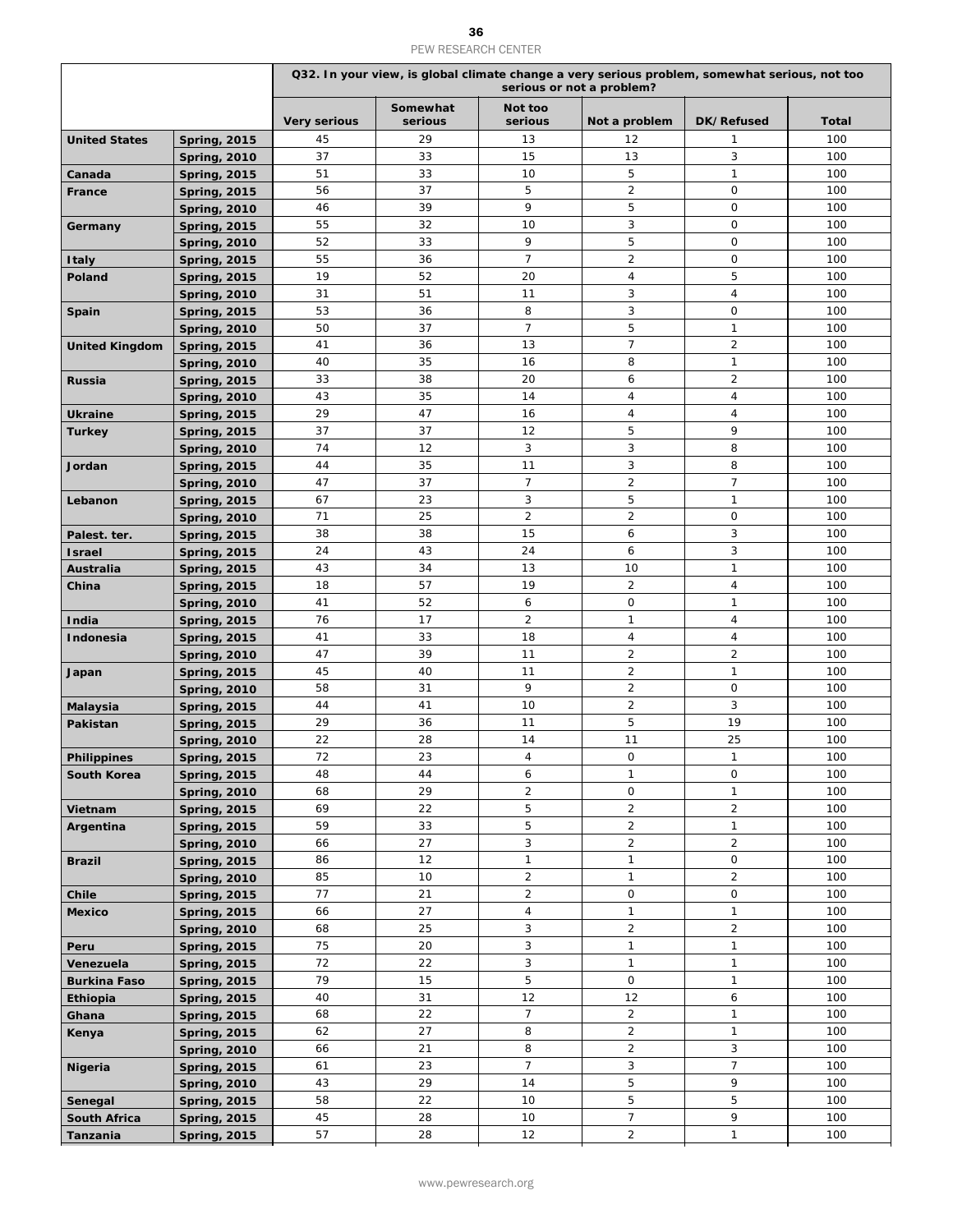### ${\bf 37}$ PEW RESEARCH CENTER

|                       |                                            |                                                                                                                                                                                                          |                                                                           | PEW RESEARCH CENTER          |                                              |                                                                                               |              |  |  |  |  |
|-----------------------|--------------------------------------------|----------------------------------------------------------------------------------------------------------------------------------------------------------------------------------------------------------|---------------------------------------------------------------------------|------------------------------|----------------------------------------------|-----------------------------------------------------------------------------------------------|--------------|--|--|--|--|
|                       |                                            |                                                                                                                                                                                                          |                                                                           | serious or not a problem?    |                                              | Q32. In your view, is global climate change a very serious problem, somewhat serious, not too |              |  |  |  |  |
|                       |                                            | <b>Very serious</b>                                                                                                                                                                                      | Somewhat<br>serious                                                       | Not too<br>serious           | Not a problem                                | DK/Refused                                                                                    | Total        |  |  |  |  |
| Uganda                | <b>Spring, 2015</b>                        | 76                                                                                                                                                                                                       | 16                                                                        | 6                            | 2                                            | 0                                                                                             | 100          |  |  |  |  |
|                       |                                            | Q33. To reduce the effects of global climate change, do you think people will have to make major<br>changes in the way they live or can technology solve the problem without requiring major<br>changes? |                                                                           |                              |                                              |                                                                                               |              |  |  |  |  |
|                       |                                            | Have to make<br>major<br>changes                                                                                                                                                                         | <b>Technology</b><br>can solve the<br>problem<br>without major<br>changes | Neither (VOL)                | Climate<br>change does<br>not exist<br>(VOL) | DK/Refused                                                                                    | <b>Total</b> |  |  |  |  |
| <b>United States</b>  | <b>Spring, 2015</b>                        | 66                                                                                                                                                                                                       | 23                                                                        | 4                            | 3                                            | $\overline{4}$                                                                                | 100          |  |  |  |  |
| Canada                | <b>Spring, 2015</b>                        | 73                                                                                                                                                                                                       | 17                                                                        | $\overline{2}$               | $\mathbf{1}$                                 | 6                                                                                             | 100          |  |  |  |  |
| France                | <b>Spring, 2015</b>                        | 83                                                                                                                                                                                                       | 16                                                                        | $\circ$                      | $\mathbf 0$                                  | $\circ$                                                                                       | 100          |  |  |  |  |
| Germany               | <b>Spring, 2015</b>                        | 75                                                                                                                                                                                                       | 19                                                                        | 3                            | $\mathbf 0$                                  | $\overline{2}$                                                                                | 100          |  |  |  |  |
| <b>Italy</b>          | <b>Spring, 2015</b>                        | 70                                                                                                                                                                                                       | 23                                                                        | 5                            | $\mathbf{1}$                                 | $\overline{2}$                                                                                | 100          |  |  |  |  |
| Poland                | <b>Spring, 2015</b>                        | 49                                                                                                                                                                                                       | 33                                                                        | 3                            | $\overline{4}$                               | 12                                                                                            | 100          |  |  |  |  |
| Spain                 | <b>Spring, 2015</b>                        | 77                                                                                                                                                                                                       | 18                                                                        | 3                            | $\mathbf 0$                                  | $\mathbf{1}$                                                                                  | 100          |  |  |  |  |
| <b>United Kingdom</b> | <b>Spring, 2015</b>                        | 67<br>39                                                                                                                                                                                                 | 22                                                                        | 4                            | $\mathbf{1}$                                 | 6<br>$\overline{7}$                                                                           | 100          |  |  |  |  |
| <b>Russia</b>         | <b>Spring, 2015</b>                        |                                                                                                                                                                                                          | 36                                                                        | 13<br>8                      | 4                                            |                                                                                               | 100          |  |  |  |  |
| <b>Ukraine</b>        | <b>Spring, 2015</b>                        | 49<br>51                                                                                                                                                                                                 | 30<br>32                                                                  | $\overline{2}$               | 3<br>$\overline{2}$                          | 10<br>13                                                                                      | 100<br>100   |  |  |  |  |
| <b>Turkey</b>         | <b>Spring, 2015</b>                        |                                                                                                                                                                                                          |                                                                           | 9                            | $\overline{2}$                               | 3                                                                                             |              |  |  |  |  |
| Jordan<br>Lebanon     | <b>Spring, 2015</b>                        | 40<br>52                                                                                                                                                                                                 | 46<br>34                                                                  | 11                           | 3                                            | $\mathbf{1}$                                                                                  | 100<br>100   |  |  |  |  |
| Palest. ter.          | <b>Spring, 2015</b>                        | 47                                                                                                                                                                                                       | 35                                                                        | $\overline{7}$               | $\overline{4}$                               | 6                                                                                             | 100          |  |  |  |  |
| <b>Israel</b>         | <b>Spring, 2015</b><br><b>Spring, 2015</b> | 48                                                                                                                                                                                                       | 32                                                                        | 6                            | $\overline{2}$                               | 12                                                                                            | 100          |  |  |  |  |
| <b>Australia</b>      | <b>Spring, 2015</b>                        | 64                                                                                                                                                                                                       | 25                                                                        | 4                            | 3                                            | 4                                                                                             | 100          |  |  |  |  |
| China                 | <b>Spring, 2015</b>                        | 58                                                                                                                                                                                                       | 30                                                                        | 6                            | $\mathbf 0$                                  | $\overline{7}$                                                                                | 100          |  |  |  |  |
| India                 | <b>Spring, 2015</b>                        | 67                                                                                                                                                                                                       | 24                                                                        | $\overline{2}$               | $\mathbf{1}$                                 | $\overline{7}$                                                                                | 100          |  |  |  |  |
| Indonesia             | <b>Spring, 2015</b>                        | 54                                                                                                                                                                                                       | 21                                                                        | $\overline{7}$               | $\overline{2}$                               | 16                                                                                            | 100          |  |  |  |  |
| Japan                 | <b>Spring, 2015</b>                        | 53                                                                                                                                                                                                       | 36                                                                        | 6                            | $\mathbf 0$                                  | 6                                                                                             | 100          |  |  |  |  |
| <b>Malaysia</b>       | <b>Spring, 2015</b>                        | 52                                                                                                                                                                                                       | 26                                                                        | 10                           | $\mathbf{1}$                                 | 11                                                                                            | 100          |  |  |  |  |
| Pakistan              | <b>Spring, 2015</b>                        | 41                                                                                                                                                                                                       | 20                                                                        | 6                            | 3                                            | 29                                                                                            | 100          |  |  |  |  |
| <b>Philippines</b>    | <b>Spring, 2015</b>                        | 77                                                                                                                                                                                                       | 20                                                                        | $\mathbf{1}$                 | $\mathbf 0$                                  | $\overline{2}$                                                                                | 100          |  |  |  |  |
| <b>South Korea</b>    | <b>Spring, 2015</b>                        | 83                                                                                                                                                                                                       | 14                                                                        | $\mathbf 0$                  | $\mathbf 0$                                  | $\overline{2}$                                                                                | 100          |  |  |  |  |
| Vietnam               | <b>Spring, 2015</b>                        | 77                                                                                                                                                                                                       | 16                                                                        | 0                            | 0                                            | $\overline{7}$                                                                                | 100          |  |  |  |  |
| Argentina             | <b>Spring, 2015</b>                        | 83                                                                                                                                                                                                       | 12                                                                        | $\overline{2}$               | $\mathsf{O}$                                 | $\overline{2}$                                                                                | 100          |  |  |  |  |
| <b>Brazil</b>         | <b>Spring, 2015</b>                        | 89                                                                                                                                                                                                       | 10                                                                        | $\mathbf{1}$                 | 0                                            | $\mathsf{O}$                                                                                  | 100          |  |  |  |  |
| Chile                 | <b>Spring, 2015</b>                        | 82                                                                                                                                                                                                       | 13                                                                        | $\mathbf{1}$                 | $\mathsf{O}$                                 | 3                                                                                             | 100          |  |  |  |  |
| <b>Mexico</b>         | <b>Spring, 2015</b>                        | 80                                                                                                                                                                                                       | 17                                                                        | $\mathbf{1}$                 | 0                                            | $\overline{2}$                                                                                | 100          |  |  |  |  |
| Peru                  | <b>Spring, 2015</b>                        | 83                                                                                                                                                                                                       | 13                                                                        | $\mathbf{1}$                 | $\mathsf O$                                  | $\mathbf{3}$                                                                                  | 100          |  |  |  |  |
| Venezuela             | <b>Spring, 2015</b>                        | 81                                                                                                                                                                                                       | 15                                                                        | $\mathbf{1}$                 | $\overline{a}$                               | $\mathbf{1}$                                                                                  | 100          |  |  |  |  |
| <b>Burkina Faso</b>   | <b>Spring, 2015</b>                        | 64                                                                                                                                                                                                       | 19                                                                        | $\overline{7}$               | $\mathsf O$                                  | 9                                                                                             | 100          |  |  |  |  |
| Ethiopia              | <b>Spring, 2015</b>                        | 69                                                                                                                                                                                                       | 20                                                                        | $\mathbf{1}$                 | $\mathbf{1}$                                 | 9                                                                                             | 100          |  |  |  |  |
| Ghana                 | <b>Spring, 2015</b>                        | 67                                                                                                                                                                                                       | 21                                                                        | 5                            | $\mathsf{O}$                                 | $\overline{7}$                                                                                | 100          |  |  |  |  |
| Kenya                 | <b>Spring, 2015</b>                        | 64                                                                                                                                                                                                       | 29                                                                        | $\sqrt{4}$                   | $\mathbf{1}$                                 | $\overline{2}$                                                                                | 100          |  |  |  |  |
| <b>Nigeria</b>        | <b>Spring, 2015</b>                        | 59                                                                                                                                                                                                       | 25                                                                        | 3                            | $\overline{2}$                               | 11                                                                                            | 100          |  |  |  |  |
| Senegal               | <b>Spring, 2015</b>                        | 65                                                                                                                                                                                                       | 18                                                                        | 9                            | $\mathbf{1}$                                 | 8                                                                                             | 100          |  |  |  |  |
| <b>South Africa</b>   | <b>Spring, 2015</b>                        | 44                                                                                                                                                                                                       | 26                                                                        | 11                           | $\overline{4}$                               | 15                                                                                            | 100          |  |  |  |  |
| Tanzania              | <b>Spring, 2015</b>                        | 69<br>76                                                                                                                                                                                                 | 24<br>17                                                                  | $\mathbf{1}$<br>$\mathbf{3}$ | 0<br>0                                       | 5<br>$\overline{4}$                                                                           | 100<br>100   |  |  |  |  |
| Uganda                | <b>Spring, 2015</b>                        |                                                                                                                                                                                                          |                                                                           |                              |                                              |                                                                                               |              |  |  |  |  |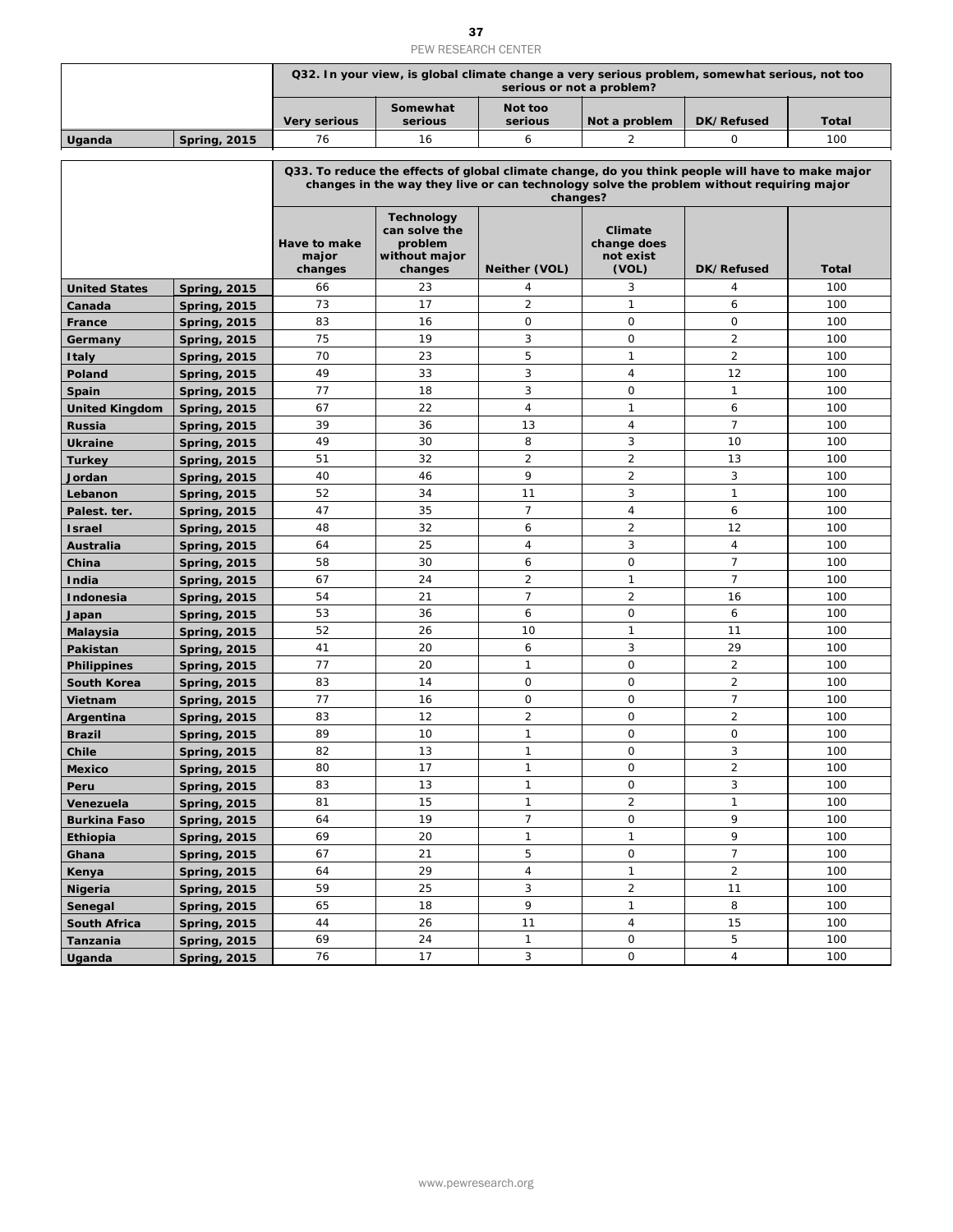| <b>United States</b><br>Canada<br>France<br>Germany<br><b>Italy</b> | <b>Spring, 2015</b><br><b>Spring, 2015</b><br><b>Spring, 2015</b> | <b>Support</b><br>69<br>84 | Oppose         | Q40. Countries from around the world will meet in December in Paris to deal with<br>global climate change. They will discuss an agreement to limit greenhouse gas<br>emissions, such as from burning coal or [gas/petrol]. Do you support or oppose<br>(survey country) limiting its greenhouse gas emissions as part of such an<br>agreement?<br><b>Climate</b><br>change does<br>not exist |                |              |
|---------------------------------------------------------------------|-------------------------------------------------------------------|----------------------------|----------------|----------------------------------------------------------------------------------------------------------------------------------------------------------------------------------------------------------------------------------------------------------------------------------------------------------------------------------------------------------------------------------------------|----------------|--------------|
|                                                                     |                                                                   |                            |                |                                                                                                                                                                                                                                                                                                                                                                                              |                |              |
|                                                                     |                                                                   |                            |                | (VOL)                                                                                                                                                                                                                                                                                                                                                                                        | DK/Refused     | <b>Total</b> |
|                                                                     |                                                                   |                            | 24             | 1                                                                                                                                                                                                                                                                                                                                                                                            | 6              | 100          |
|                                                                     |                                                                   |                            | 10             | $\mathbf 0$                                                                                                                                                                                                                                                                                                                                                                                  | 5              | 100          |
|                                                                     |                                                                   | 86                         | 14             | $\mathbf 0$                                                                                                                                                                                                                                                                                                                                                                                  | 0              | 100          |
|                                                                     | <b>Spring, 2015</b>                                               | 87                         | 12             | $\mathbf 0$                                                                                                                                                                                                                                                                                                                                                                                  | 1              | 100          |
|                                                                     | <b>Spring, 2015</b>                                               | 89                         | $\overline{7}$ | $\overline{2}$                                                                                                                                                                                                                                                                                                                                                                               | 3              | 100          |
| Poland                                                              | <b>Spring, 2015</b>                                               | 63                         | 20             | 3                                                                                                                                                                                                                                                                                                                                                                                            | 15             | 100          |
| Spain                                                               | <b>Spring, 2015</b>                                               | 91                         | 6              | $\mathsf O$                                                                                                                                                                                                                                                                                                                                                                                  | $\overline{2}$ | 100          |
| <b>United Kingdom</b>                                               | <b>Spring, 2015</b>                                               | 78                         | 15             | 0                                                                                                                                                                                                                                                                                                                                                                                            | $\overline{7}$ | 100          |
| <b>Russia</b>                                                       | <b>Spring, 2015</b>                                               | 65                         | 17             | 5                                                                                                                                                                                                                                                                                                                                                                                            | 13             | 100          |
| Ukraine                                                             | <b>Spring, 2015</b>                                               | 77                         | 9              | 3                                                                                                                                                                                                                                                                                                                                                                                            | 10             | 100          |
| Turkey                                                              | <b>Spring, 2015</b>                                               | 56                         | 26             | $\overline{2}$                                                                                                                                                                                                                                                                                                                                                                               | 16             | 100          |
| Jordan                                                              | <b>Spring, 2015</b>                                               | 73                         | 16             | $\overline{2}$                                                                                                                                                                                                                                                                                                                                                                               | 10             | 100          |
| Lebanon                                                             | <b>Spring, 2015</b>                                               | 78                         | 17             | 3                                                                                                                                                                                                                                                                                                                                                                                            | $\overline{2}$ | 100          |
| Palest. ter.                                                        | <b>Spring, 2015</b>                                               | 64                         | 18             | 4                                                                                                                                                                                                                                                                                                                                                                                            | 14             | 100          |
| <b>Israel</b>                                                       | <b>Spring, 2015</b>                                               | 80                         | 6              | 4                                                                                                                                                                                                                                                                                                                                                                                            | 10             | 100          |
| Australia                                                           | <b>Spring, 2015</b>                                               | 80                         | 15             | $\mathbf 0$                                                                                                                                                                                                                                                                                                                                                                                  | 6              | 100          |
| China                                                               | <b>Spring, 2015</b>                                               | 71                         | 16             | 4                                                                                                                                                                                                                                                                                                                                                                                            | 9              | 100          |
| India                                                               | <b>Spring, 2015</b>                                               | 70                         | 13             | 1                                                                                                                                                                                                                                                                                                                                                                                            | 17             | 100          |
| Indonesia                                                           | <b>Spring, 2015</b>                                               | 63                         | 11             | 4                                                                                                                                                                                                                                                                                                                                                                                            | 22             | 100          |
| Japan                                                               | <b>Spring, 2015</b>                                               | 83                         | 10             | $\mathbf 0$                                                                                                                                                                                                                                                                                                                                                                                  | $\overline{7}$ | 100          |
| <b>Malaysia</b>                                                     | <b>Spring, 2015</b>                                               | 70                         | 12             | 2                                                                                                                                                                                                                                                                                                                                                                                            | 16             | 100          |
| Pakistan                                                            | <b>Spring, 2015</b>                                               | 48                         | 15             | 3                                                                                                                                                                                                                                                                                                                                                                                            | 34             | 100          |
| <b>Philippines</b>                                                  | <b>Spring, 2015</b>                                               | 82                         | 13             | 1                                                                                                                                                                                                                                                                                                                                                                                            | 5              | 100          |
| South Korea                                                         | <b>Spring, 2015</b>                                               | 89                         | 8              | $\mathbf 0$                                                                                                                                                                                                                                                                                                                                                                                  | 3              | 100          |
| Vietnam                                                             | <b>Spring, 2015</b>                                               | 80                         | 11             | $\mathbf 0$                                                                                                                                                                                                                                                                                                                                                                                  | 8              | 100          |
| Argentina                                                           | <b>Spring, 2015</b>                                               | 80                         | 11             | 1                                                                                                                                                                                                                                                                                                                                                                                            | 8              | 100          |
| <b>Brazil</b>                                                       | <b>Spring, 2015</b>                                               | 88                         | 9              | 1                                                                                                                                                                                                                                                                                                                                                                                            | 3              | 100          |
| Chile                                                               | <b>Spring, 2015</b>                                               | 88                         | 8              | $\Omega$                                                                                                                                                                                                                                                                                                                                                                                     | $\overline{4}$ | 100          |
| <b>Mexico</b>                                                       | <b>Spring, 2015</b>                                               | 78                         | 18             | 0                                                                                                                                                                                                                                                                                                                                                                                            | 4              | 100          |
| Peru                                                                | <b>Spring, 2015</b>                                               | 77                         | 14             | 0                                                                                                                                                                                                                                                                                                                                                                                            | 9              | 100          |
| Venezuela                                                           | <b>Spring, 2015</b>                                               | 85                         | 10             | $\overline{a}$                                                                                                                                                                                                                                                                                                                                                                               | 4              | 100          |
| <b>Burkina Faso</b>                                                 | <b>Spring, 2015</b>                                               | 87                         | 10             | $\mathsf{O}\xspace$                                                                                                                                                                                                                                                                                                                                                                          | 3              | 100          |
| Ethiopia                                                            | <b>Spring, 2015</b>                                               | 76                         | $\epsilon$     | $\mathsf{O}\xspace$                                                                                                                                                                                                                                                                                                                                                                          | 18             | 100          |
| Ghana                                                               | <b>Spring, 2015</b>                                               | 82<br>76                   | 12<br>19       | $\mathsf{O}\xspace$<br>$\mathsf{O}\xspace$                                                                                                                                                                                                                                                                                                                                                   | 6<br>4         | 100<br>100   |
| Kenya                                                               | <b>Spring, 2015</b><br><b>Spring, 2015</b>                        | 77                         | 9              | $\mathbf{1}$                                                                                                                                                                                                                                                                                                                                                                                 | 13             | 100          |
| <b>Nigeria</b><br>Senegal                                           | <b>Spring, 2015</b>                                               | 76                         | 13             | $\mathbf{1}$                                                                                                                                                                                                                                                                                                                                                                                 | 10             | 100          |
| <b>South Africa</b>                                                 | <b>Spring, 2015</b>                                               | 56                         | 18             | 6                                                                                                                                                                                                                                                                                                                                                                                            | 20             | 100          |
| Tanzania                                                            | <b>Spring, 2015</b>                                               | 90                         | $\overline{7}$ | $\mathsf{O}\xspace$                                                                                                                                                                                                                                                                                                                                                                          | 2              | 100          |
| Uganda                                                              | <b>Spring, 2015</b>                                               | 91                         | 5              | $\mathsf{O}$                                                                                                                                                                                                                                                                                                                                                                                 | 4              | 100          |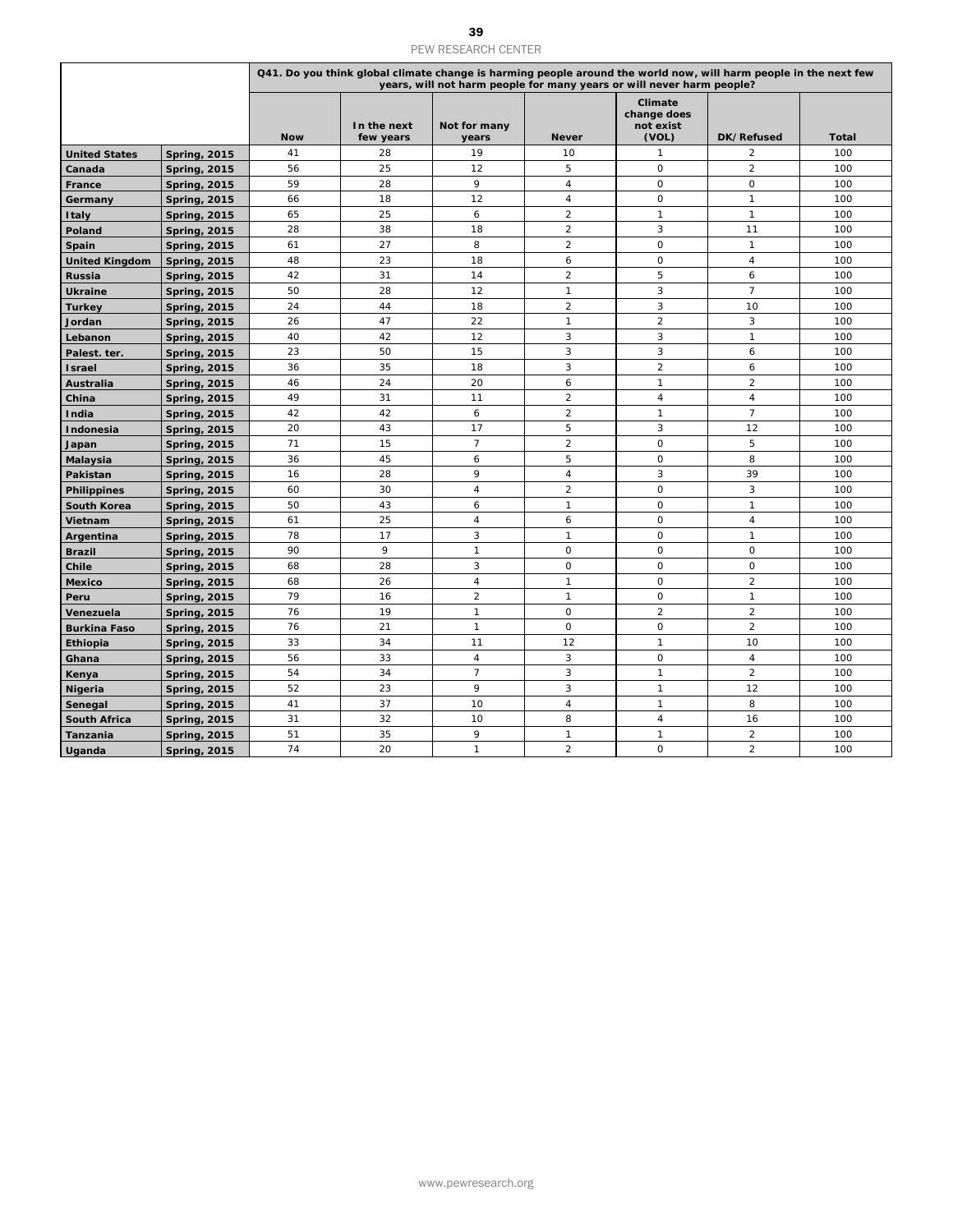| Q42. How concerned are you, if at all, that global climate change will harm you personally at some point in your<br>lifetime? Are you very concerned, somewhat concerned, not too concerned or not at all concerned?<br>Climate<br>change does<br><b>Very</b><br>Somewhat<br>Not too<br>Not at all<br>not exist<br>(VOL)<br>concerned<br>concerned<br>concerned<br>concerned<br><b>DK/Refused</b><br><b>Total</b><br>30<br>29<br>24<br>$\mathbf 0$<br><b>United States</b><br><b>Spring, 2015</b><br>17<br>1<br>100<br>14<br>$\mathsf O$<br>27<br>37<br>21<br>0<br>100<br>Canada<br><b>Spring, 2015</b><br>8<br>$\circ$<br>35<br>44<br>13<br>$\mathsf O$<br>100<br><b>Spring, 2015</b><br>France<br>18<br>42<br>25<br>15<br>0<br>0<br>100<br><b>Spring, 2015</b><br>Germany<br>37<br>$\sqrt{4}$<br>$\mathsf O$<br>44<br>14<br>$\mathbf{1}$<br>100<br><b>Spring, 2015</b><br><b>Italy</b><br>15<br>51<br>19<br>8<br>3<br>$\overline{4}$<br>100<br>Poland<br><b>Spring, 2015</b><br>35<br>10<br>$\mathsf O$<br>$\mathsf{O}\xspace$<br>36<br>18<br>100<br><b>Spring, 2015</b><br>Spain<br>19<br>27<br>29<br>23<br>$\mathsf O$<br>$\mathbf{1}$<br>100<br><b>United Kingdom</b><br><b>Spring, 2015</b><br>5<br>3<br>26<br>42<br>18<br>6<br>100<br><b>Spring, 2015</b><br>Russia<br>5<br>$\overline{2}$<br>22<br>$\overline{4}$<br>41<br>26<br>100<br><b>Ukraine</b><br><b>Spring, 2015</b><br>12<br>$\overline{4}$<br>$\mathbf{1}$<br>$\overline{7}$<br>30<br>45<br>100<br>Turkey<br><b>Spring, 2015</b><br>$\overline{2}$<br>$\overline{2}$<br>25<br>24<br>42<br>$\overline{4}$<br>100<br><b>Spring, 2015</b><br>Jordan<br>$\overline{7}$<br>$\mathbf{1}$<br>44<br>30<br>17<br>$\mathbf{1}$<br>100<br>Lebanon<br><b>Spring, 2015</b><br>6<br>$\overline{2}$<br>27<br>44<br>17<br>$\overline{4}$<br>100<br><b>Spring, 2015</b><br>Palest. ter.<br>28<br>$\mathbf{1}$<br>$\mathbf{1}$<br>15<br>43<br>11<br>100<br><b>Spring, 2015</b><br><b>Israel</b><br>26<br>20<br>$\mathsf O$<br>$\mathsf O$<br>18<br>35<br>100<br><b>Spring, 2015</b><br>Australia<br>3<br>15<br>58<br>18<br>$\overline{4}$<br>3<br>100<br>China<br><b>Spring, 2015</b><br>69<br>23<br>$\overline{2}$<br>$\mathbf{1}$<br>0<br>$\overline{4}$<br>100<br><b>Spring, 2015</b><br>India<br>42<br>32<br>17<br>6<br>$\mathbf{1}$<br>3<br>100<br>Indonesia<br><b>Spring, 2015</b><br>3<br>$\mathsf O$<br>$\mathbf{1}$<br>34<br>48<br>14<br>100<br><b>Spring, 2015</b><br>Japan<br>9<br>$\mathbf{1}$<br>$\mathbf{1}$<br>$\overline{4}$<br>40<br>45<br>100<br><b>Spring, 2015</b><br>Malaysia<br>3<br>3<br>28<br>32<br>10<br>22<br>100<br>Pakistan<br><b>Spring, 2015</b><br>21<br>3<br>$\mathbf 0$<br>$\mathsf O$<br>75<br>0<br>100<br><b>Philippines</b><br><b>Spring, 2015</b><br>9<br>$\overline{2}$<br>32<br>57<br>$\mathsf O$<br>$\mathsf O$<br>100<br>South Korea<br><b>Spring, 2015</b><br>$\boldsymbol{6}$<br>$\mathbf 2$<br>$\mathsf{O}\xspace$<br>$\overline{2}$<br>60<br>30<br>100<br><b>Spring, 2015</b><br>Vietnam<br>$\overline{7}$<br>3<br>$\mathsf O$<br>$\mathsf O$<br>58<br>31<br>100<br>Argentina<br><b>Spring, 2015</b><br>$\boldsymbol{2}$<br>$\mathsf O$<br>$\mathsf O$<br>78<br>16<br>$\overline{4}$<br>100<br><b>Spring, 2015</b><br><b>Brazil</b><br>8<br>$\mathsf{O}\xspace$<br>$\mathsf O$<br>35<br>$\mathsf{O}$<br>56<br>100<br>Chile<br><b>Spring, 2015</b><br>56<br>36<br>$\mathbf{1}$<br>0<br>0<br>100<br><b>Spring, 2015</b><br>6<br><b>Mexico</b><br>26<br>3<br>$\mathbf{1}$<br>$\mathbf 0$<br>$\mathbf{1}$<br>68<br>100<br><b>Spring, 2015</b><br>Peru<br>$\mathbf{1}$<br>$\overline{2}$<br>$\mathbf{1}$<br>69<br>23<br>$\overline{4}$<br>100<br>Venezuela<br><b>Spring, 2015</b><br>77<br>$\mathsf{O}$<br>18<br>$\overline{4}$<br>$\mathbf{1}$<br>$\mathbf{1}$<br>100<br><b>Burkina Faso</b><br><b>Spring, 2015</b><br>22<br>5<br>8<br>$\mathsf O$<br>60<br>6<br>100<br>Ethiopia<br><b>Spring, 2015</b><br>73<br>5<br>$\mathsf O$<br>19<br>$\mathbf{1}$<br>$\mathbf{1}$<br>100<br>Ghana<br><b>Spring, 2015</b><br>$\overline{7}$<br>3<br>61<br>$\mathsf O$<br>28<br>$\mathbf{1}$<br>100<br><b>Spring, 2015</b><br>Kenya<br>$\boldsymbol{2}$<br>6<br>6<br>63<br>22<br>$\mathbf{1}$<br>100<br><b>Nigeria</b><br><b>Spring, 2015</b><br>22<br>12<br>$\overline{7}$<br>$\mathsf O$<br>54<br>$\overline{4}$<br>100<br><b>Spring, 2015</b><br>Senegal<br>39<br>29<br>13<br>8<br>3<br>100<br>8<br><b>South Africa</b><br><b>Spring, 2015</b><br><b>Spring, 2015</b><br>56<br>$\overline{a}$<br>$\mathbf{1}$<br>$\mathbf{1}$<br>100<br>Tanzania<br>31<br>10<br>9<br>$\overline{2}$<br>$\mathbf{1}$<br>$\mathsf{O}\xspace$<br>$\mathsf{O}\xspace$<br>100<br>88<br><b>Spring, 2015</b><br>Uganda |  |  | 40<br>PEW RESEARCH CENTER |  |  |
|----------------------------------------------------------------------------------------------------------------------------------------------------------------------------------------------------------------------------------------------------------------------------------------------------------------------------------------------------------------------------------------------------------------------------------------------------------------------------------------------------------------------------------------------------------------------------------------------------------------------------------------------------------------------------------------------------------------------------------------------------------------------------------------------------------------------------------------------------------------------------------------------------------------------------------------------------------------------------------------------------------------------------------------------------------------------------------------------------------------------------------------------------------------------------------------------------------------------------------------------------------------------------------------------------------------------------------------------------------------------------------------------------------------------------------------------------------------------------------------------------------------------------------------------------------------------------------------------------------------------------------------------------------------------------------------------------------------------------------------------------------------------------------------------------------------------------------------------------------------------------------------------------------------------------------------------------------------------------------------------------------------------------------------------------------------------------------------------------------------------------------------------------------------------------------------------------------------------------------------------------------------------------------------------------------------------------------------------------------------------------------------------------------------------------------------------------------------------------------------------------------------------------------------------------------------------------------------------------------------------------------------------------------------------------------------------------------------------------------------------------------------------------------------------------------------------------------------------------------------------------------------------------------------------------------------------------------------------------------------------------------------------------------------------------------------------------------------------------------------------------------------------------------------------------------------------------------------------------------------------------------------------------------------------------------------------------------------------------------------------------------------------------------------------------------------------------------------------------------------------------------------------------------------------------------------------------------------------------------------------------------------------------------------------------------------------------------------------------------------------------------------------------------------------------------------------------------------------------------------------------------------------------------------------------------------------------------------------------------------------------------------------------------------------------------------------------------------------------------------------------------------------------------------------------------------------------------------------------------------------------------------------------------------------------------------------------------------------------------------------------------------------------------------------------------------------------------------------------------------------------------------------------------------------------------------------------------------------------------------------------------------------------------------------------------|--|--|---------------------------|--|--|
|                                                                                                                                                                                                                                                                                                                                                                                                                                                                                                                                                                                                                                                                                                                                                                                                                                                                                                                                                                                                                                                                                                                                                                                                                                                                                                                                                                                                                                                                                                                                                                                                                                                                                                                                                                                                                                                                                                                                                                                                                                                                                                                                                                                                                                                                                                                                                                                                                                                                                                                                                                                                                                                                                                                                                                                                                                                                                                                                                                                                                                                                                                                                                                                                                                                                                                                                                                                                                                                                                                                                                                                                                                                                                                                                                                                                                                                                                                                                                                                                                                                                                                                                                                                                                                                                                                                                                                                                                                                                                                                                                                                                                                                                                  |  |  |                           |  |  |
|                                                                                                                                                                                                                                                                                                                                                                                                                                                                                                                                                                                                                                                                                                                                                                                                                                                                                                                                                                                                                                                                                                                                                                                                                                                                                                                                                                                                                                                                                                                                                                                                                                                                                                                                                                                                                                                                                                                                                                                                                                                                                                                                                                                                                                                                                                                                                                                                                                                                                                                                                                                                                                                                                                                                                                                                                                                                                                                                                                                                                                                                                                                                                                                                                                                                                                                                                                                                                                                                                                                                                                                                                                                                                                                                                                                                                                                                                                                                                                                                                                                                                                                                                                                                                                                                                                                                                                                                                                                                                                                                                                                                                                                                                  |  |  |                           |  |  |
|                                                                                                                                                                                                                                                                                                                                                                                                                                                                                                                                                                                                                                                                                                                                                                                                                                                                                                                                                                                                                                                                                                                                                                                                                                                                                                                                                                                                                                                                                                                                                                                                                                                                                                                                                                                                                                                                                                                                                                                                                                                                                                                                                                                                                                                                                                                                                                                                                                                                                                                                                                                                                                                                                                                                                                                                                                                                                                                                                                                                                                                                                                                                                                                                                                                                                                                                                                                                                                                                                                                                                                                                                                                                                                                                                                                                                                                                                                                                                                                                                                                                                                                                                                                                                                                                                                                                                                                                                                                                                                                                                                                                                                                                                  |  |  |                           |  |  |
|                                                                                                                                                                                                                                                                                                                                                                                                                                                                                                                                                                                                                                                                                                                                                                                                                                                                                                                                                                                                                                                                                                                                                                                                                                                                                                                                                                                                                                                                                                                                                                                                                                                                                                                                                                                                                                                                                                                                                                                                                                                                                                                                                                                                                                                                                                                                                                                                                                                                                                                                                                                                                                                                                                                                                                                                                                                                                                                                                                                                                                                                                                                                                                                                                                                                                                                                                                                                                                                                                                                                                                                                                                                                                                                                                                                                                                                                                                                                                                                                                                                                                                                                                                                                                                                                                                                                                                                                                                                                                                                                                                                                                                                                                  |  |  |                           |  |  |
|                                                                                                                                                                                                                                                                                                                                                                                                                                                                                                                                                                                                                                                                                                                                                                                                                                                                                                                                                                                                                                                                                                                                                                                                                                                                                                                                                                                                                                                                                                                                                                                                                                                                                                                                                                                                                                                                                                                                                                                                                                                                                                                                                                                                                                                                                                                                                                                                                                                                                                                                                                                                                                                                                                                                                                                                                                                                                                                                                                                                                                                                                                                                                                                                                                                                                                                                                                                                                                                                                                                                                                                                                                                                                                                                                                                                                                                                                                                                                                                                                                                                                                                                                                                                                                                                                                                                                                                                                                                                                                                                                                                                                                                                                  |  |  |                           |  |  |
|                                                                                                                                                                                                                                                                                                                                                                                                                                                                                                                                                                                                                                                                                                                                                                                                                                                                                                                                                                                                                                                                                                                                                                                                                                                                                                                                                                                                                                                                                                                                                                                                                                                                                                                                                                                                                                                                                                                                                                                                                                                                                                                                                                                                                                                                                                                                                                                                                                                                                                                                                                                                                                                                                                                                                                                                                                                                                                                                                                                                                                                                                                                                                                                                                                                                                                                                                                                                                                                                                                                                                                                                                                                                                                                                                                                                                                                                                                                                                                                                                                                                                                                                                                                                                                                                                                                                                                                                                                                                                                                                                                                                                                                                                  |  |  |                           |  |  |
|                                                                                                                                                                                                                                                                                                                                                                                                                                                                                                                                                                                                                                                                                                                                                                                                                                                                                                                                                                                                                                                                                                                                                                                                                                                                                                                                                                                                                                                                                                                                                                                                                                                                                                                                                                                                                                                                                                                                                                                                                                                                                                                                                                                                                                                                                                                                                                                                                                                                                                                                                                                                                                                                                                                                                                                                                                                                                                                                                                                                                                                                                                                                                                                                                                                                                                                                                                                                                                                                                                                                                                                                                                                                                                                                                                                                                                                                                                                                                                                                                                                                                                                                                                                                                                                                                                                                                                                                                                                                                                                                                                                                                                                                                  |  |  |                           |  |  |
|                                                                                                                                                                                                                                                                                                                                                                                                                                                                                                                                                                                                                                                                                                                                                                                                                                                                                                                                                                                                                                                                                                                                                                                                                                                                                                                                                                                                                                                                                                                                                                                                                                                                                                                                                                                                                                                                                                                                                                                                                                                                                                                                                                                                                                                                                                                                                                                                                                                                                                                                                                                                                                                                                                                                                                                                                                                                                                                                                                                                                                                                                                                                                                                                                                                                                                                                                                                                                                                                                                                                                                                                                                                                                                                                                                                                                                                                                                                                                                                                                                                                                                                                                                                                                                                                                                                                                                                                                                                                                                                                                                                                                                                                                  |  |  |                           |  |  |
|                                                                                                                                                                                                                                                                                                                                                                                                                                                                                                                                                                                                                                                                                                                                                                                                                                                                                                                                                                                                                                                                                                                                                                                                                                                                                                                                                                                                                                                                                                                                                                                                                                                                                                                                                                                                                                                                                                                                                                                                                                                                                                                                                                                                                                                                                                                                                                                                                                                                                                                                                                                                                                                                                                                                                                                                                                                                                                                                                                                                                                                                                                                                                                                                                                                                                                                                                                                                                                                                                                                                                                                                                                                                                                                                                                                                                                                                                                                                                                                                                                                                                                                                                                                                                                                                                                                                                                                                                                                                                                                                                                                                                                                                                  |  |  |                           |  |  |
|                                                                                                                                                                                                                                                                                                                                                                                                                                                                                                                                                                                                                                                                                                                                                                                                                                                                                                                                                                                                                                                                                                                                                                                                                                                                                                                                                                                                                                                                                                                                                                                                                                                                                                                                                                                                                                                                                                                                                                                                                                                                                                                                                                                                                                                                                                                                                                                                                                                                                                                                                                                                                                                                                                                                                                                                                                                                                                                                                                                                                                                                                                                                                                                                                                                                                                                                                                                                                                                                                                                                                                                                                                                                                                                                                                                                                                                                                                                                                                                                                                                                                                                                                                                                                                                                                                                                                                                                                                                                                                                                                                                                                                                                                  |  |  |                           |  |  |
|                                                                                                                                                                                                                                                                                                                                                                                                                                                                                                                                                                                                                                                                                                                                                                                                                                                                                                                                                                                                                                                                                                                                                                                                                                                                                                                                                                                                                                                                                                                                                                                                                                                                                                                                                                                                                                                                                                                                                                                                                                                                                                                                                                                                                                                                                                                                                                                                                                                                                                                                                                                                                                                                                                                                                                                                                                                                                                                                                                                                                                                                                                                                                                                                                                                                                                                                                                                                                                                                                                                                                                                                                                                                                                                                                                                                                                                                                                                                                                                                                                                                                                                                                                                                                                                                                                                                                                                                                                                                                                                                                                                                                                                                                  |  |  |                           |  |  |
|                                                                                                                                                                                                                                                                                                                                                                                                                                                                                                                                                                                                                                                                                                                                                                                                                                                                                                                                                                                                                                                                                                                                                                                                                                                                                                                                                                                                                                                                                                                                                                                                                                                                                                                                                                                                                                                                                                                                                                                                                                                                                                                                                                                                                                                                                                                                                                                                                                                                                                                                                                                                                                                                                                                                                                                                                                                                                                                                                                                                                                                                                                                                                                                                                                                                                                                                                                                                                                                                                                                                                                                                                                                                                                                                                                                                                                                                                                                                                                                                                                                                                                                                                                                                                                                                                                                                                                                                                                                                                                                                                                                                                                                                                  |  |  |                           |  |  |
|                                                                                                                                                                                                                                                                                                                                                                                                                                                                                                                                                                                                                                                                                                                                                                                                                                                                                                                                                                                                                                                                                                                                                                                                                                                                                                                                                                                                                                                                                                                                                                                                                                                                                                                                                                                                                                                                                                                                                                                                                                                                                                                                                                                                                                                                                                                                                                                                                                                                                                                                                                                                                                                                                                                                                                                                                                                                                                                                                                                                                                                                                                                                                                                                                                                                                                                                                                                                                                                                                                                                                                                                                                                                                                                                                                                                                                                                                                                                                                                                                                                                                                                                                                                                                                                                                                                                                                                                                                                                                                                                                                                                                                                                                  |  |  |                           |  |  |
|                                                                                                                                                                                                                                                                                                                                                                                                                                                                                                                                                                                                                                                                                                                                                                                                                                                                                                                                                                                                                                                                                                                                                                                                                                                                                                                                                                                                                                                                                                                                                                                                                                                                                                                                                                                                                                                                                                                                                                                                                                                                                                                                                                                                                                                                                                                                                                                                                                                                                                                                                                                                                                                                                                                                                                                                                                                                                                                                                                                                                                                                                                                                                                                                                                                                                                                                                                                                                                                                                                                                                                                                                                                                                                                                                                                                                                                                                                                                                                                                                                                                                                                                                                                                                                                                                                                                                                                                                                                                                                                                                                                                                                                                                  |  |  |                           |  |  |
|                                                                                                                                                                                                                                                                                                                                                                                                                                                                                                                                                                                                                                                                                                                                                                                                                                                                                                                                                                                                                                                                                                                                                                                                                                                                                                                                                                                                                                                                                                                                                                                                                                                                                                                                                                                                                                                                                                                                                                                                                                                                                                                                                                                                                                                                                                                                                                                                                                                                                                                                                                                                                                                                                                                                                                                                                                                                                                                                                                                                                                                                                                                                                                                                                                                                                                                                                                                                                                                                                                                                                                                                                                                                                                                                                                                                                                                                                                                                                                                                                                                                                                                                                                                                                                                                                                                                                                                                                                                                                                                                                                                                                                                                                  |  |  |                           |  |  |
|                                                                                                                                                                                                                                                                                                                                                                                                                                                                                                                                                                                                                                                                                                                                                                                                                                                                                                                                                                                                                                                                                                                                                                                                                                                                                                                                                                                                                                                                                                                                                                                                                                                                                                                                                                                                                                                                                                                                                                                                                                                                                                                                                                                                                                                                                                                                                                                                                                                                                                                                                                                                                                                                                                                                                                                                                                                                                                                                                                                                                                                                                                                                                                                                                                                                                                                                                                                                                                                                                                                                                                                                                                                                                                                                                                                                                                                                                                                                                                                                                                                                                                                                                                                                                                                                                                                                                                                                                                                                                                                                                                                                                                                                                  |  |  |                           |  |  |
|                                                                                                                                                                                                                                                                                                                                                                                                                                                                                                                                                                                                                                                                                                                                                                                                                                                                                                                                                                                                                                                                                                                                                                                                                                                                                                                                                                                                                                                                                                                                                                                                                                                                                                                                                                                                                                                                                                                                                                                                                                                                                                                                                                                                                                                                                                                                                                                                                                                                                                                                                                                                                                                                                                                                                                                                                                                                                                                                                                                                                                                                                                                                                                                                                                                                                                                                                                                                                                                                                                                                                                                                                                                                                                                                                                                                                                                                                                                                                                                                                                                                                                                                                                                                                                                                                                                                                                                                                                                                                                                                                                                                                                                                                  |  |  |                           |  |  |
|                                                                                                                                                                                                                                                                                                                                                                                                                                                                                                                                                                                                                                                                                                                                                                                                                                                                                                                                                                                                                                                                                                                                                                                                                                                                                                                                                                                                                                                                                                                                                                                                                                                                                                                                                                                                                                                                                                                                                                                                                                                                                                                                                                                                                                                                                                                                                                                                                                                                                                                                                                                                                                                                                                                                                                                                                                                                                                                                                                                                                                                                                                                                                                                                                                                                                                                                                                                                                                                                                                                                                                                                                                                                                                                                                                                                                                                                                                                                                                                                                                                                                                                                                                                                                                                                                                                                                                                                                                                                                                                                                                                                                                                                                  |  |  |                           |  |  |
|                                                                                                                                                                                                                                                                                                                                                                                                                                                                                                                                                                                                                                                                                                                                                                                                                                                                                                                                                                                                                                                                                                                                                                                                                                                                                                                                                                                                                                                                                                                                                                                                                                                                                                                                                                                                                                                                                                                                                                                                                                                                                                                                                                                                                                                                                                                                                                                                                                                                                                                                                                                                                                                                                                                                                                                                                                                                                                                                                                                                                                                                                                                                                                                                                                                                                                                                                                                                                                                                                                                                                                                                                                                                                                                                                                                                                                                                                                                                                                                                                                                                                                                                                                                                                                                                                                                                                                                                                                                                                                                                                                                                                                                                                  |  |  |                           |  |  |
|                                                                                                                                                                                                                                                                                                                                                                                                                                                                                                                                                                                                                                                                                                                                                                                                                                                                                                                                                                                                                                                                                                                                                                                                                                                                                                                                                                                                                                                                                                                                                                                                                                                                                                                                                                                                                                                                                                                                                                                                                                                                                                                                                                                                                                                                                                                                                                                                                                                                                                                                                                                                                                                                                                                                                                                                                                                                                                                                                                                                                                                                                                                                                                                                                                                                                                                                                                                                                                                                                                                                                                                                                                                                                                                                                                                                                                                                                                                                                                                                                                                                                                                                                                                                                                                                                                                                                                                                                                                                                                                                                                                                                                                                                  |  |  |                           |  |  |
|                                                                                                                                                                                                                                                                                                                                                                                                                                                                                                                                                                                                                                                                                                                                                                                                                                                                                                                                                                                                                                                                                                                                                                                                                                                                                                                                                                                                                                                                                                                                                                                                                                                                                                                                                                                                                                                                                                                                                                                                                                                                                                                                                                                                                                                                                                                                                                                                                                                                                                                                                                                                                                                                                                                                                                                                                                                                                                                                                                                                                                                                                                                                                                                                                                                                                                                                                                                                                                                                                                                                                                                                                                                                                                                                                                                                                                                                                                                                                                                                                                                                                                                                                                                                                                                                                                                                                                                                                                                                                                                                                                                                                                                                                  |  |  |                           |  |  |
|                                                                                                                                                                                                                                                                                                                                                                                                                                                                                                                                                                                                                                                                                                                                                                                                                                                                                                                                                                                                                                                                                                                                                                                                                                                                                                                                                                                                                                                                                                                                                                                                                                                                                                                                                                                                                                                                                                                                                                                                                                                                                                                                                                                                                                                                                                                                                                                                                                                                                                                                                                                                                                                                                                                                                                                                                                                                                                                                                                                                                                                                                                                                                                                                                                                                                                                                                                                                                                                                                                                                                                                                                                                                                                                                                                                                                                                                                                                                                                                                                                                                                                                                                                                                                                                                                                                                                                                                                                                                                                                                                                                                                                                                                  |  |  |                           |  |  |
|                                                                                                                                                                                                                                                                                                                                                                                                                                                                                                                                                                                                                                                                                                                                                                                                                                                                                                                                                                                                                                                                                                                                                                                                                                                                                                                                                                                                                                                                                                                                                                                                                                                                                                                                                                                                                                                                                                                                                                                                                                                                                                                                                                                                                                                                                                                                                                                                                                                                                                                                                                                                                                                                                                                                                                                                                                                                                                                                                                                                                                                                                                                                                                                                                                                                                                                                                                                                                                                                                                                                                                                                                                                                                                                                                                                                                                                                                                                                                                                                                                                                                                                                                                                                                                                                                                                                                                                                                                                                                                                                                                                                                                                                                  |  |  |                           |  |  |
|                                                                                                                                                                                                                                                                                                                                                                                                                                                                                                                                                                                                                                                                                                                                                                                                                                                                                                                                                                                                                                                                                                                                                                                                                                                                                                                                                                                                                                                                                                                                                                                                                                                                                                                                                                                                                                                                                                                                                                                                                                                                                                                                                                                                                                                                                                                                                                                                                                                                                                                                                                                                                                                                                                                                                                                                                                                                                                                                                                                                                                                                                                                                                                                                                                                                                                                                                                                                                                                                                                                                                                                                                                                                                                                                                                                                                                                                                                                                                                                                                                                                                                                                                                                                                                                                                                                                                                                                                                                                                                                                                                                                                                                                                  |  |  |                           |  |  |
|                                                                                                                                                                                                                                                                                                                                                                                                                                                                                                                                                                                                                                                                                                                                                                                                                                                                                                                                                                                                                                                                                                                                                                                                                                                                                                                                                                                                                                                                                                                                                                                                                                                                                                                                                                                                                                                                                                                                                                                                                                                                                                                                                                                                                                                                                                                                                                                                                                                                                                                                                                                                                                                                                                                                                                                                                                                                                                                                                                                                                                                                                                                                                                                                                                                                                                                                                                                                                                                                                                                                                                                                                                                                                                                                                                                                                                                                                                                                                                                                                                                                                                                                                                                                                                                                                                                                                                                                                                                                                                                                                                                                                                                                                  |  |  |                           |  |  |
|                                                                                                                                                                                                                                                                                                                                                                                                                                                                                                                                                                                                                                                                                                                                                                                                                                                                                                                                                                                                                                                                                                                                                                                                                                                                                                                                                                                                                                                                                                                                                                                                                                                                                                                                                                                                                                                                                                                                                                                                                                                                                                                                                                                                                                                                                                                                                                                                                                                                                                                                                                                                                                                                                                                                                                                                                                                                                                                                                                                                                                                                                                                                                                                                                                                                                                                                                                                                                                                                                                                                                                                                                                                                                                                                                                                                                                                                                                                                                                                                                                                                                                                                                                                                                                                                                                                                                                                                                                                                                                                                                                                                                                                                                  |  |  |                           |  |  |
|                                                                                                                                                                                                                                                                                                                                                                                                                                                                                                                                                                                                                                                                                                                                                                                                                                                                                                                                                                                                                                                                                                                                                                                                                                                                                                                                                                                                                                                                                                                                                                                                                                                                                                                                                                                                                                                                                                                                                                                                                                                                                                                                                                                                                                                                                                                                                                                                                                                                                                                                                                                                                                                                                                                                                                                                                                                                                                                                                                                                                                                                                                                                                                                                                                                                                                                                                                                                                                                                                                                                                                                                                                                                                                                                                                                                                                                                                                                                                                                                                                                                                                                                                                                                                                                                                                                                                                                                                                                                                                                                                                                                                                                                                  |  |  |                           |  |  |
|                                                                                                                                                                                                                                                                                                                                                                                                                                                                                                                                                                                                                                                                                                                                                                                                                                                                                                                                                                                                                                                                                                                                                                                                                                                                                                                                                                                                                                                                                                                                                                                                                                                                                                                                                                                                                                                                                                                                                                                                                                                                                                                                                                                                                                                                                                                                                                                                                                                                                                                                                                                                                                                                                                                                                                                                                                                                                                                                                                                                                                                                                                                                                                                                                                                                                                                                                                                                                                                                                                                                                                                                                                                                                                                                                                                                                                                                                                                                                                                                                                                                                                                                                                                                                                                                                                                                                                                                                                                                                                                                                                                                                                                                                  |  |  |                           |  |  |
|                                                                                                                                                                                                                                                                                                                                                                                                                                                                                                                                                                                                                                                                                                                                                                                                                                                                                                                                                                                                                                                                                                                                                                                                                                                                                                                                                                                                                                                                                                                                                                                                                                                                                                                                                                                                                                                                                                                                                                                                                                                                                                                                                                                                                                                                                                                                                                                                                                                                                                                                                                                                                                                                                                                                                                                                                                                                                                                                                                                                                                                                                                                                                                                                                                                                                                                                                                                                                                                                                                                                                                                                                                                                                                                                                                                                                                                                                                                                                                                                                                                                                                                                                                                                                                                                                                                                                                                                                                                                                                                                                                                                                                                                                  |  |  |                           |  |  |
|                                                                                                                                                                                                                                                                                                                                                                                                                                                                                                                                                                                                                                                                                                                                                                                                                                                                                                                                                                                                                                                                                                                                                                                                                                                                                                                                                                                                                                                                                                                                                                                                                                                                                                                                                                                                                                                                                                                                                                                                                                                                                                                                                                                                                                                                                                                                                                                                                                                                                                                                                                                                                                                                                                                                                                                                                                                                                                                                                                                                                                                                                                                                                                                                                                                                                                                                                                                                                                                                                                                                                                                                                                                                                                                                                                                                                                                                                                                                                                                                                                                                                                                                                                                                                                                                                                                                                                                                                                                                                                                                                                                                                                                                                  |  |  |                           |  |  |
|                                                                                                                                                                                                                                                                                                                                                                                                                                                                                                                                                                                                                                                                                                                                                                                                                                                                                                                                                                                                                                                                                                                                                                                                                                                                                                                                                                                                                                                                                                                                                                                                                                                                                                                                                                                                                                                                                                                                                                                                                                                                                                                                                                                                                                                                                                                                                                                                                                                                                                                                                                                                                                                                                                                                                                                                                                                                                                                                                                                                                                                                                                                                                                                                                                                                                                                                                                                                                                                                                                                                                                                                                                                                                                                                                                                                                                                                                                                                                                                                                                                                                                                                                                                                                                                                                                                                                                                                                                                                                                                                                                                                                                                                                  |  |  |                           |  |  |
|                                                                                                                                                                                                                                                                                                                                                                                                                                                                                                                                                                                                                                                                                                                                                                                                                                                                                                                                                                                                                                                                                                                                                                                                                                                                                                                                                                                                                                                                                                                                                                                                                                                                                                                                                                                                                                                                                                                                                                                                                                                                                                                                                                                                                                                                                                                                                                                                                                                                                                                                                                                                                                                                                                                                                                                                                                                                                                                                                                                                                                                                                                                                                                                                                                                                                                                                                                                                                                                                                                                                                                                                                                                                                                                                                                                                                                                                                                                                                                                                                                                                                                                                                                                                                                                                                                                                                                                                                                                                                                                                                                                                                                                                                  |  |  |                           |  |  |
|                                                                                                                                                                                                                                                                                                                                                                                                                                                                                                                                                                                                                                                                                                                                                                                                                                                                                                                                                                                                                                                                                                                                                                                                                                                                                                                                                                                                                                                                                                                                                                                                                                                                                                                                                                                                                                                                                                                                                                                                                                                                                                                                                                                                                                                                                                                                                                                                                                                                                                                                                                                                                                                                                                                                                                                                                                                                                                                                                                                                                                                                                                                                                                                                                                                                                                                                                                                                                                                                                                                                                                                                                                                                                                                                                                                                                                                                                                                                                                                                                                                                                                                                                                                                                                                                                                                                                                                                                                                                                                                                                                                                                                                                                  |  |  |                           |  |  |
|                                                                                                                                                                                                                                                                                                                                                                                                                                                                                                                                                                                                                                                                                                                                                                                                                                                                                                                                                                                                                                                                                                                                                                                                                                                                                                                                                                                                                                                                                                                                                                                                                                                                                                                                                                                                                                                                                                                                                                                                                                                                                                                                                                                                                                                                                                                                                                                                                                                                                                                                                                                                                                                                                                                                                                                                                                                                                                                                                                                                                                                                                                                                                                                                                                                                                                                                                                                                                                                                                                                                                                                                                                                                                                                                                                                                                                                                                                                                                                                                                                                                                                                                                                                                                                                                                                                                                                                                                                                                                                                                                                                                                                                                                  |  |  |                           |  |  |
|                                                                                                                                                                                                                                                                                                                                                                                                                                                                                                                                                                                                                                                                                                                                                                                                                                                                                                                                                                                                                                                                                                                                                                                                                                                                                                                                                                                                                                                                                                                                                                                                                                                                                                                                                                                                                                                                                                                                                                                                                                                                                                                                                                                                                                                                                                                                                                                                                                                                                                                                                                                                                                                                                                                                                                                                                                                                                                                                                                                                                                                                                                                                                                                                                                                                                                                                                                                                                                                                                                                                                                                                                                                                                                                                                                                                                                                                                                                                                                                                                                                                                                                                                                                                                                                                                                                                                                                                                                                                                                                                                                                                                                                                                  |  |  |                           |  |  |
|                                                                                                                                                                                                                                                                                                                                                                                                                                                                                                                                                                                                                                                                                                                                                                                                                                                                                                                                                                                                                                                                                                                                                                                                                                                                                                                                                                                                                                                                                                                                                                                                                                                                                                                                                                                                                                                                                                                                                                                                                                                                                                                                                                                                                                                                                                                                                                                                                                                                                                                                                                                                                                                                                                                                                                                                                                                                                                                                                                                                                                                                                                                                                                                                                                                                                                                                                                                                                                                                                                                                                                                                                                                                                                                                                                                                                                                                                                                                                                                                                                                                                                                                                                                                                                                                                                                                                                                                                                                                                                                                                                                                                                                                                  |  |  |                           |  |  |
|                                                                                                                                                                                                                                                                                                                                                                                                                                                                                                                                                                                                                                                                                                                                                                                                                                                                                                                                                                                                                                                                                                                                                                                                                                                                                                                                                                                                                                                                                                                                                                                                                                                                                                                                                                                                                                                                                                                                                                                                                                                                                                                                                                                                                                                                                                                                                                                                                                                                                                                                                                                                                                                                                                                                                                                                                                                                                                                                                                                                                                                                                                                                                                                                                                                                                                                                                                                                                                                                                                                                                                                                                                                                                                                                                                                                                                                                                                                                                                                                                                                                                                                                                                                                                                                                                                                                                                                                                                                                                                                                                                                                                                                                                  |  |  |                           |  |  |
|                                                                                                                                                                                                                                                                                                                                                                                                                                                                                                                                                                                                                                                                                                                                                                                                                                                                                                                                                                                                                                                                                                                                                                                                                                                                                                                                                                                                                                                                                                                                                                                                                                                                                                                                                                                                                                                                                                                                                                                                                                                                                                                                                                                                                                                                                                                                                                                                                                                                                                                                                                                                                                                                                                                                                                                                                                                                                                                                                                                                                                                                                                                                                                                                                                                                                                                                                                                                                                                                                                                                                                                                                                                                                                                                                                                                                                                                                                                                                                                                                                                                                                                                                                                                                                                                                                                                                                                                                                                                                                                                                                                                                                                                                  |  |  |                           |  |  |
|                                                                                                                                                                                                                                                                                                                                                                                                                                                                                                                                                                                                                                                                                                                                                                                                                                                                                                                                                                                                                                                                                                                                                                                                                                                                                                                                                                                                                                                                                                                                                                                                                                                                                                                                                                                                                                                                                                                                                                                                                                                                                                                                                                                                                                                                                                                                                                                                                                                                                                                                                                                                                                                                                                                                                                                                                                                                                                                                                                                                                                                                                                                                                                                                                                                                                                                                                                                                                                                                                                                                                                                                                                                                                                                                                                                                                                                                                                                                                                                                                                                                                                                                                                                                                                                                                                                                                                                                                                                                                                                                                                                                                                                                                  |  |  | www.pewresearch.org       |  |  |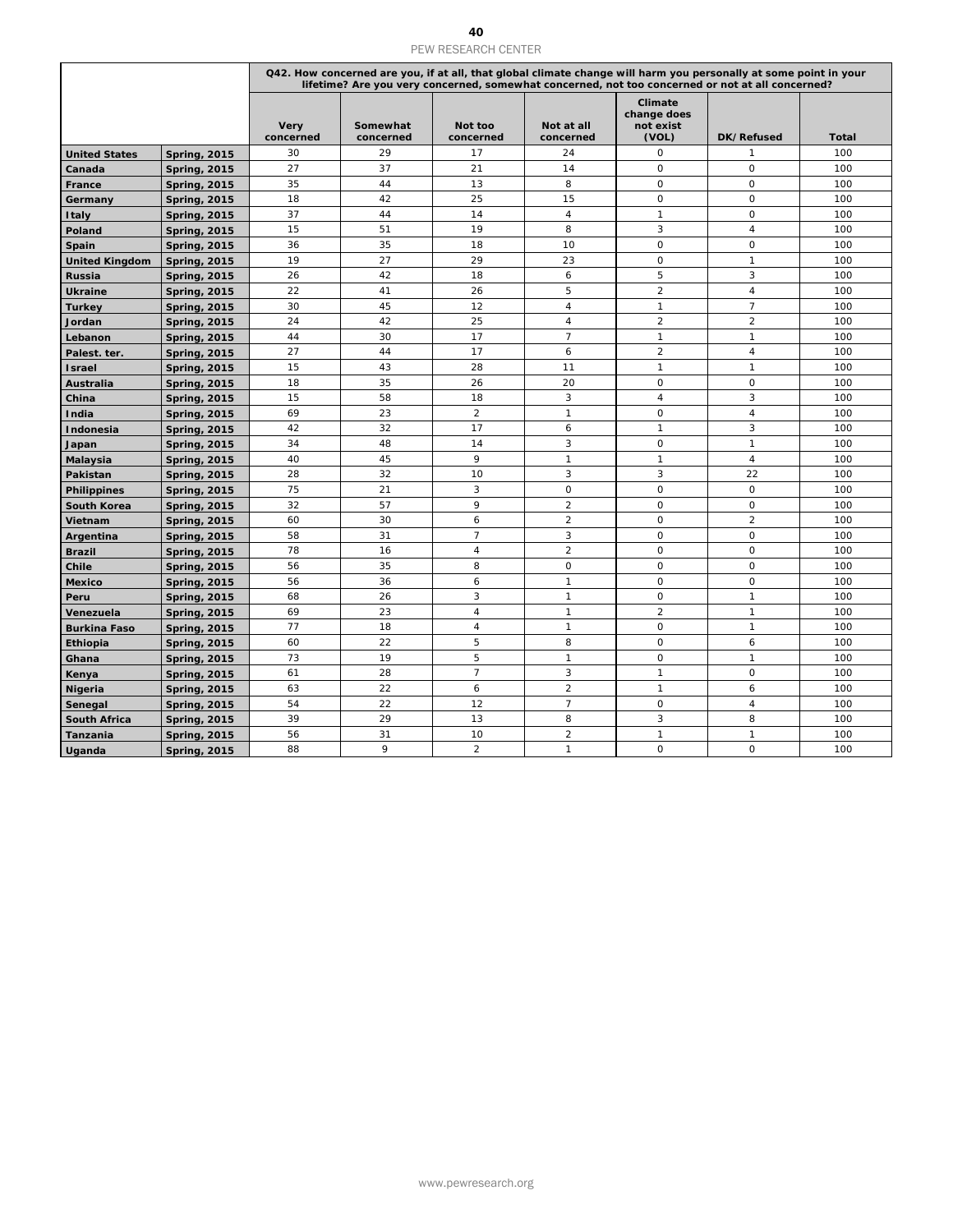|                                 |                                            |                                   |                                                                  | 41<br>PEW RESEARCH CENTER                   |                                          |                                              |                                                                                                                      |              |
|---------------------------------|--------------------------------------------|-----------------------------------|------------------------------------------------------------------|---------------------------------------------|------------------------------------------|----------------------------------------------|----------------------------------------------------------------------------------------------------------------------|--------------|
|                                 |                                            |                                   |                                                                  |                                             |                                          |                                              | Q43. I am going to read you a list of possible effects of global climate change. Which one of these effects concerns |              |
|                                 |                                            | Droughts or<br>water<br>shortages | <b>Severe</b><br>weather, like<br>floods or<br>intense<br>storms | Long periods<br>of unusually<br>hot weather | you most?<br><b>Rising sea</b><br>levels | Climate<br>change does<br>not exist<br>(VOL) | DK/Refused                                                                                                           | <b>Total</b> |
| <b>United States</b>            | <b>Spring, 2015</b>                        | 50                                | 16                                                               | 11                                          | 17                                       | 3                                            | $\overline{4}$                                                                                                       | 100          |
| Canada                          | <b>Spring, 2015</b>                        | 43                                | 24                                                               | 9                                           | 15                                       | $\mathbf{1}$                                 | $\overline{7}$                                                                                                       | 100          |
| France                          | <b>Spring, 2015</b>                        | 37<br>42                          | 24<br>30                                                         | $\overline{7}$<br>9                         | 31<br>14                                 | $\mathsf{O}$<br>$\mathbf{1}$                 | $\circ$<br>3                                                                                                         | 100<br>100   |
| Germany<br><b>Italy</b>         | <b>Spring, 2015</b><br><b>Spring, 2015</b> | 27                                | 48                                                               | 14                                          | 10                                       | $\mathbf{1}$                                 | $\mathbf{1}$                                                                                                         | 100          |
| Poland                          | <b>Spring, 2015</b>                        | 31                                | 40                                                               | 12                                          | $\overline{7}$                           | 3                                            | 6                                                                                                                    | 100          |
| Spain                           | <b>Spring, 2015</b>                        | 59                                | 15                                                               | 6                                           | 16                                       | $\mathbf{1}$                                 | $\overline{2}$                                                                                                       | 100          |
| <b>United Kingdom</b>           | <b>Spring, 2015</b>                        | 33<br>29                          | 24<br>38                                                         | 6                                           | 30<br>$\overline{7}$                     | $\mathbf{1}$<br>6                            | 6                                                                                                                    | 100<br>100   |
| Russia<br><b>Ukraine</b>        | <b>Spring, 2015</b><br><b>Spring, 2015</b> | 34                                | 27                                                               | 14<br>19                                    | 10                                       | 3                                            | 6<br>8                                                                                                               | 100          |
| Turkey                          | <b>Spring, 2015</b>                        | 35                                | 35                                                               | 16                                          | 5                                        | $\overline{a}$                               | 8                                                                                                                    | 100          |
| Jordan                          | <b>Spring, 2015</b>                        | 38                                | 27                                                               | 31                                          | $\mathbf{1}$                             | $\overline{2}$                               | $\mathbf{1}$                                                                                                         | 100          |
| Lebanon                         | <b>Spring, 2015</b>                        | 56<br>43                          | 22<br>24                                                         | 14<br>19                                    | 3<br>5                                   | 3<br>$\overline{4}$                          | $\mathbf{1}$<br>5                                                                                                    | 100<br>100   |
| Palest. ter.<br><b>Israel</b>   | <b>Spring, 2015</b><br><b>Spring, 2015</b> | 29                                | 23                                                               | 26                                          | 12                                       | 4                                            | 8                                                                                                                    | 100          |
| Australia                       | <b>Spring, 2015</b>                        | 45                                | 18                                                               | 10                                          | 19                                       | $\overline{4}$                               | 3                                                                                                                    | 100          |
| China                           | <b>Spring, 2015</b>                        | 38                                | 34                                                               | 18                                          | $\overline{4}$                           | $\sqrt{4}$                                   | 3                                                                                                                    | 100          |
| India                           | <b>Spring, 2015</b>                        | 53<br>21                          | 30<br>29                                                         | 11<br>38                                    | $\overline{a}$<br>6                      | $\mathsf O$<br>$\overline{2}$                | $\ensuremath{\mathsf{3}}$<br>$\overline{4}$                                                                          | 100<br>100   |
| Indonesia<br>Japan              | <b>Spring, 2015</b><br><b>Spring, 2015</b> | 16                                | 45                                                               | 13                                          | 23                                       | $\mathsf O$                                  | $\overline{2}$                                                                                                       | 100          |
| Malaysia                        | <b>Spring, 2015</b>                        | 23                                | 36                                                               | 36                                          | 3                                        | $\mathbf 0$                                  | $\mathbf{1}$                                                                                                         | 100          |
| Pakistan                        | <b>Spring, 2015</b>                        | 28                                | 34                                                               | 13                                          | $\overline{2}$                           | $\overline{a}$                               | 20                                                                                                                   | 100          |
| <b>Philippines</b>              | <b>Spring, 2015</b>                        | 51                                | 33                                                               | 10                                          | 5                                        | $\circ$                                      | $\mathsf O$                                                                                                          | 100          |
| South Korea<br>Vietnam          | <b>Spring, 2015</b><br><b>Spring, 2015</b> | 47<br>44                          | 18<br>36                                                         | 15<br>10                                    | 19<br>9                                  | $\mathsf O$<br>$\mathbf 0$                   | $\mathbf{1}$<br>$\mathbf{1}$                                                                                         | 100<br>100   |
| Argentina                       | <b>Spring, 2015</b>                        | 44                                | 37                                                               | 10                                          | 8                                        | $\mathsf O$                                  | $\mathbf{1}$                                                                                                         | 100          |
| <b>Brazil</b>                   | <b>Spring, 2015</b>                        | 78                                | 8                                                                | 8                                           | 5                                        | $\mathsf O$                                  | $\mathsf{O}\xspace$                                                                                                  | 100          |
| Chile                           | <b>Spring, 2015</b>                        | 55                                | 27                                                               | 11                                          | 6                                        | $\mathsf O$                                  | $\mathsf O$                                                                                                          | 100          |
| <b>Mexico</b><br>Peru           | <b>Spring, 2015</b><br><b>Spring, 2015</b> | 63<br>55                          | 17<br>25                                                         | 14<br>14                                    | 5<br>$\overline{4}$                      | $\mathsf O$<br>$\circ$                       | $\mathbf{1}$<br>$\mathbf{1}$                                                                                         | 100<br>100   |
| Venezuela                       | <b>Spring, 2015</b>                        | 72                                | 11                                                               | 12                                          | 3                                        | 2                                            | $\mathbf{1}$                                                                                                         | 100          |
| <b>Burkina Faso</b>             | <b>Spring, 2015</b>                        | 78                                | 11                                                               | 9                                           | $\mathbf{1}$                             | $\mathbf 0$                                  | $\mathbf{1}$                                                                                                         | 100          |
| Ethiopia                        | <b>Spring, 2015</b>                        | 61<br>49                          | 15<br>24                                                         | 15<br>18                                    | 3<br>$\boldsymbol{6}$                    | $\overline{2}$<br>$\mathbf{1}$               | 5<br>$\overline{2}$                                                                                                  | 100<br>100   |
| Ghana<br>Kenya                  | <b>Spring, 2015</b><br><b>Spring, 2015</b> | 63                                | 18                                                               | 16                                          | $\mathbf{1}$                             | $\mathbf{1}$                                 | $\mathbf{1}$                                                                                                         | 100          |
| <b>Nigeria</b>                  | <b>Spring, 2015</b>                        | 24                                | 25                                                               | 38                                          | $\overline{4}$                           | $\mathbf{1}$                                 | $\overline{7}$                                                                                                       | 100          |
| Senegal                         | <b>Spring, 2015</b>                        | 62                                | 16                                                               | 10                                          | 8                                        | $\mathbf{1}$                                 | 3                                                                                                                    | 100          |
| <b>South Africa</b><br>Tanzania | <b>Spring, 2015</b><br><b>Spring, 2015</b> | 26<br>59                          | 31<br>25                                                         | 21<br>12                                    | 8<br>$\overline{2}$                      | 4<br>$\mathbf{1}$                            | 11<br>$\mathbf{1}$                                                                                                   | 100<br>100   |
| Uganda                          | <b>Spring, 2015</b>                        | 56                                | 18                                                               | 22                                          | 3                                        | 0                                            | $\mathbf{1}$                                                                                                         | 100          |
|                                 |                                            |                                   |                                                                  |                                             |                                          |                                              |                                                                                                                      |              |
|                                 |                                            |                                   |                                                                  | www.pewresearch.org                         |                                          |                                              |                                                                                                                      |              |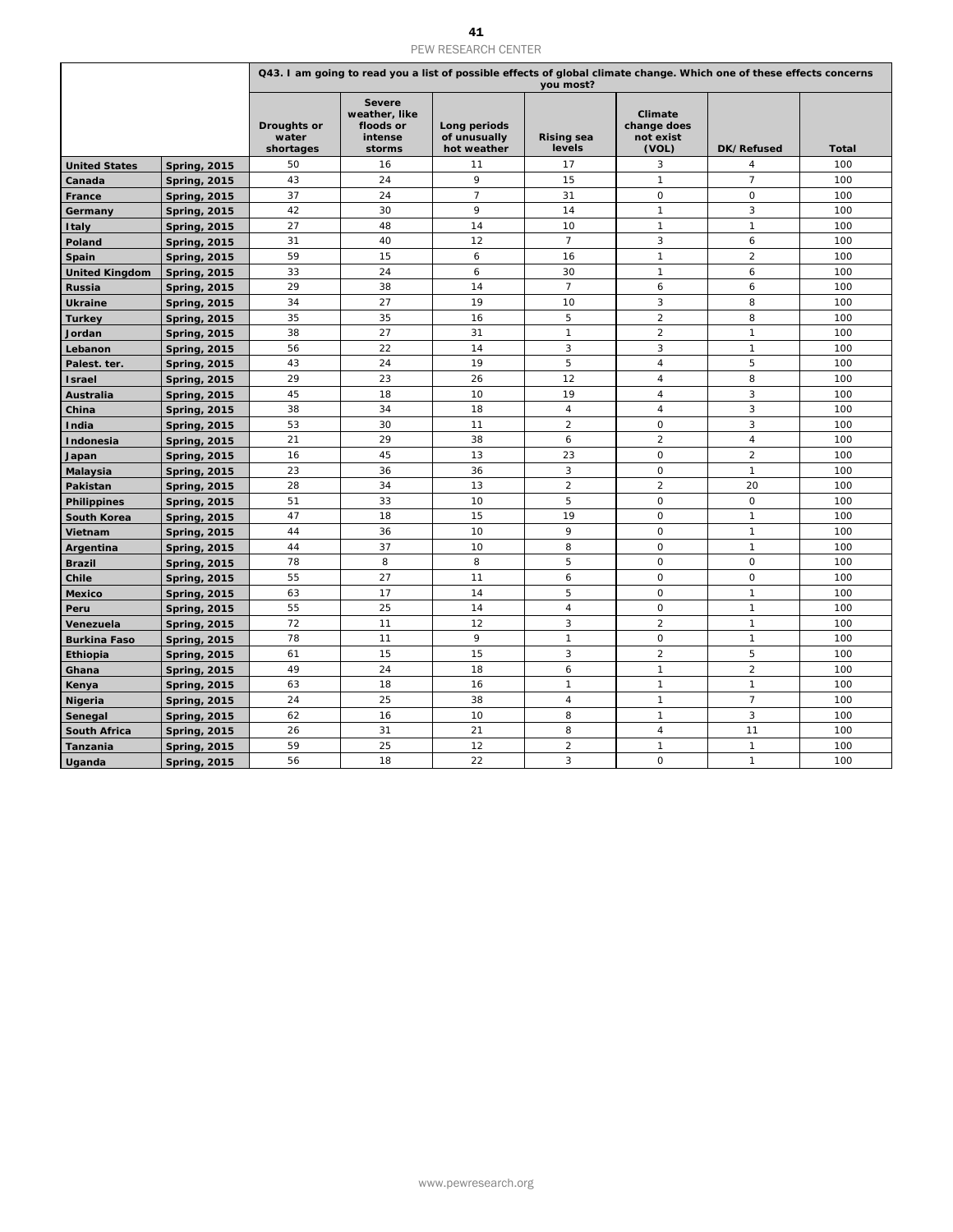|                                        |                                            |                                                                                                                                                                                                                                     | 42<br>PEW RESEARCH CENTER                                                                                                                                                                  |                                              |                      |              |
|----------------------------------------|--------------------------------------------|-------------------------------------------------------------------------------------------------------------------------------------------------------------------------------------------------------------------------------------|--------------------------------------------------------------------------------------------------------------------------------------------------------------------------------------------|----------------------------------------------|----------------------|--------------|
|                                        |                                            |                                                                                                                                                                                                                                     | Q44. Which of the following two statements about addressing global climate<br>change comes closer to your own views, even if neither is exactly right?                                     |                                              |                      |              |
|                                        |                                            | <b>Rich</b><br>countries,<br>such as the<br>U.S., Japan<br>and Germany,<br>should do<br>more than<br>developing<br>countries<br>because they<br>have<br>produced<br>most of the<br>world's<br>greenhouse<br>gas emissions<br>so far | <b>Developing</b><br>countries<br>should do just<br>as much as<br>rich countries<br>because they<br>will produce<br>most of the<br>world's<br>greenhouse<br>gas emissions<br>in the future | Climate<br>change does<br>not exist<br>(VOL) | DK/Refused           | <b>Total</b> |
| <b>United States</b>                   | <b>Spring, 2015</b>                        | 40                                                                                                                                                                                                                                  | 50                                                                                                                                                                                         | 1                                            | 8                    | 100          |
| Canada                                 | <b>Spring, 2015</b>                        | 49                                                                                                                                                                                                                                  | 42                                                                                                                                                                                         | 1                                            | $\overline{7}$       | 100          |
| France                                 | <b>Spring, 2015</b>                        | 54                                                                                                                                                                                                                                  | 46                                                                                                                                                                                         | 0                                            | 0                    | 100          |
| Germany                                | <b>Spring, 2015</b>                        | 59                                                                                                                                                                                                                                  | 38                                                                                                                                                                                         | $\mathbf{O}$                                 | 3                    | 100          |
| <b>Italy</b>                           | <b>Spring, 2015</b>                        | 55                                                                                                                                                                                                                                  | 41                                                                                                                                                                                         | $\overline{2}$<br>3                          | 3                    | 100          |
| Poland                                 | <b>Spring, 2015</b>                        | 61<br>56                                                                                                                                                                                                                            | 26<br>41                                                                                                                                                                                   | $\mathbf{O}$                                 | 10<br>$\overline{2}$ | 100<br>100   |
| Spain                                  | <b>Spring, 2015</b>                        | 49                                                                                                                                                                                                                                  | 43                                                                                                                                                                                         | 1                                            | $\overline{7}$       | 100          |
| <b>United Kingdom</b><br><b>Russia</b> | <b>Spring, 2015</b><br><b>Spring, 2015</b> | 58                                                                                                                                                                                                                                  | 29                                                                                                                                                                                         | $\overline{4}$                               | 9                    | 100          |
| Ukraine                                | <b>Spring, 2015</b>                        | 64                                                                                                                                                                                                                                  | 25                                                                                                                                                                                         | $\overline{2}$                               | 8                    | 100          |
| Turkey                                 | <b>Spring, 2015</b>                        | 54                                                                                                                                                                                                                                  | 26                                                                                                                                                                                         | 1                                            | 19                   | 100          |
| Jordan                                 | <b>Spring, 2015</b>                        | 66                                                                                                                                                                                                                                  | 29                                                                                                                                                                                         | $\overline{2}$                               | 3                    | 100          |
| Lebanon                                | <b>Spring, 2015</b>                        | 63                                                                                                                                                                                                                                  | 32                                                                                                                                                                                         | 3                                            | $\overline{2}$       | 100          |
| Palest. ter.                           | <b>Spring, 2015</b>                        | 62                                                                                                                                                                                                                                  | 21                                                                                                                                                                                         | $\overline{4}$                               | 13                   | 100          |
| <b>Israel</b>                          | <b>Spring, 2015</b>                        | 58                                                                                                                                                                                                                                  | 31                                                                                                                                                                                         | 3                                            | 8                    | 100          |
| Australia                              | <b>Spring, 2015</b>                        | 50                                                                                                                                                                                                                                  | 42                                                                                                                                                                                         | $\overline{2}$                               | 5                    | 100          |
| China                                  | <b>Spring, 2015</b>                        | 56                                                                                                                                                                                                                                  | 33                                                                                                                                                                                         | $\overline{4}$                               | $\overline{7}$       | 100          |
| India                                  | <b>Spring, 2015</b>                        | 44                                                                                                                                                                                                                                  | 30                                                                                                                                                                                         | $\overline{2}$                               | 25                   | 100          |
| Indonesia                              | <b>Spring, 2015</b>                        | 37                                                                                                                                                                                                                                  | 38                                                                                                                                                                                         | 4                                            | 21                   | 100          |
| Japan                                  | <b>Spring, 2015</b>                        | 34                                                                                                                                                                                                                                  | 58                                                                                                                                                                                         | $\mathbf{O}$                                 | 8                    | 100          |
| <b>Malaysia</b>                        | <b>Spring, 2015</b>                        | 39                                                                                                                                                                                                                                  | 52                                                                                                                                                                                         | 0                                            | 8                    | 100          |
| Pakistan                               | <b>Spring, 2015</b>                        | 28                                                                                                                                                                                                                                  | 29                                                                                                                                                                                         | 3                                            | 39                   | 100          |
| <b>Philippines</b>                     | <b>Spring, 2015</b>                        | 73                                                                                                                                                                                                                                  | 23                                                                                                                                                                                         | 1                                            | 4                    | 100          |
| South Korea                            | <b>Spring, 2015</b>                        | 55                                                                                                                                                                                                                                  | 43                                                                                                                                                                                         | $\mathsf{O}\xspace$                          | $\mathbf{1}$         | 100          |
| Vietnam                                | <b>Spring, 2015</b>                        | 40                                                                                                                                                                                                                                  | 42                                                                                                                                                                                         | $\mathsf{O}\xspace$                          | 18                   | 100          |
| Argentina                              | <b>Spring, 2015</b>                        | 54                                                                                                                                                                                                                                  | 40                                                                                                                                                                                         | $\mathsf{O}\xspace$                          | 5                    | 100          |
| <b>Brazil</b>                          | <b>Spring, 2015</b>                        | 37                                                                                                                                                                                                                                  | 59                                                                                                                                                                                         | $\mathsf O$                                  | $\overline{4}$       | 100          |
| Chile                                  | <b>Spring, 2015</b>                        | 48                                                                                                                                                                                                                                  | 48                                                                                                                                                                                         | 0                                            | 4                    | 100          |
| <b>Mexico</b>                          | <b>Spring, 2015</b>                        | 43<br>53                                                                                                                                                                                                                            | 50<br>36                                                                                                                                                                                   | $\mathsf O$<br>$\mathsf{O}\xspace$           | $\overline{7}$<br>11 | 100<br>100   |
| Peru<br>Venezuela                      | <b>Spring, 2015</b><br><b>Spring, 2015</b> | 53                                                                                                                                                                                                                                  | 40                                                                                                                                                                                         | $\overline{a}$                               | $\overline{4}$       | 100          |
| Burkina Faso                           | <b>Spring, 2015</b>                        | 55                                                                                                                                                                                                                                  | 31                                                                                                                                                                                         | 1                                            | 13                   | 100          |
| Ethiopia                               | <b>Spring, 2015</b>                        | 36                                                                                                                                                                                                                                  | 40                                                                                                                                                                                         | $\mathbf{1}$                                 | 23                   | 100          |
| Ghana                                  | <b>Spring, 2015</b>                        | 64                                                                                                                                                                                                                                  | 28                                                                                                                                                                                         | $\mathbf{1}$                                 | 8                    | 100          |
| Kenya                                  | <b>Spring, 2015</b>                        | 43                                                                                                                                                                                                                                  | 50                                                                                                                                                                                         | 1                                            | 5                    | 100          |
| <b>Nigeria</b>                         | <b>Spring, 2015</b>                        | 50                                                                                                                                                                                                                                  | 35                                                                                                                                                                                         | $\overline{a}$                               | 13                   | 100          |
| Senegal                                | <b>Spring, 2015</b>                        | 55                                                                                                                                                                                                                                  | 31                                                                                                                                                                                         | 1                                            | 13                   | 100          |
| South Africa                           | <b>Spring, 2015</b>                        | 43                                                                                                                                                                                                                                  | 38                                                                                                                                                                                         | 5                                            | 14                   | 100          |
| Tanzania                               | <b>Spring, 2015</b>                        | 64                                                                                                                                                                                                                                  | 27                                                                                                                                                                                         | 1                                            | 9                    | 100          |
| Uganda                                 | <b>Spring, 2015</b>                        | 46                                                                                                                                                                                                                                  | 45                                                                                                                                                                                         | 1                                            | 8                    | 100          |
|                                        |                                            |                                                                                                                                                                                                                                     | www.pewresearch.org                                                                                                                                                                        |                                              |                      |              |